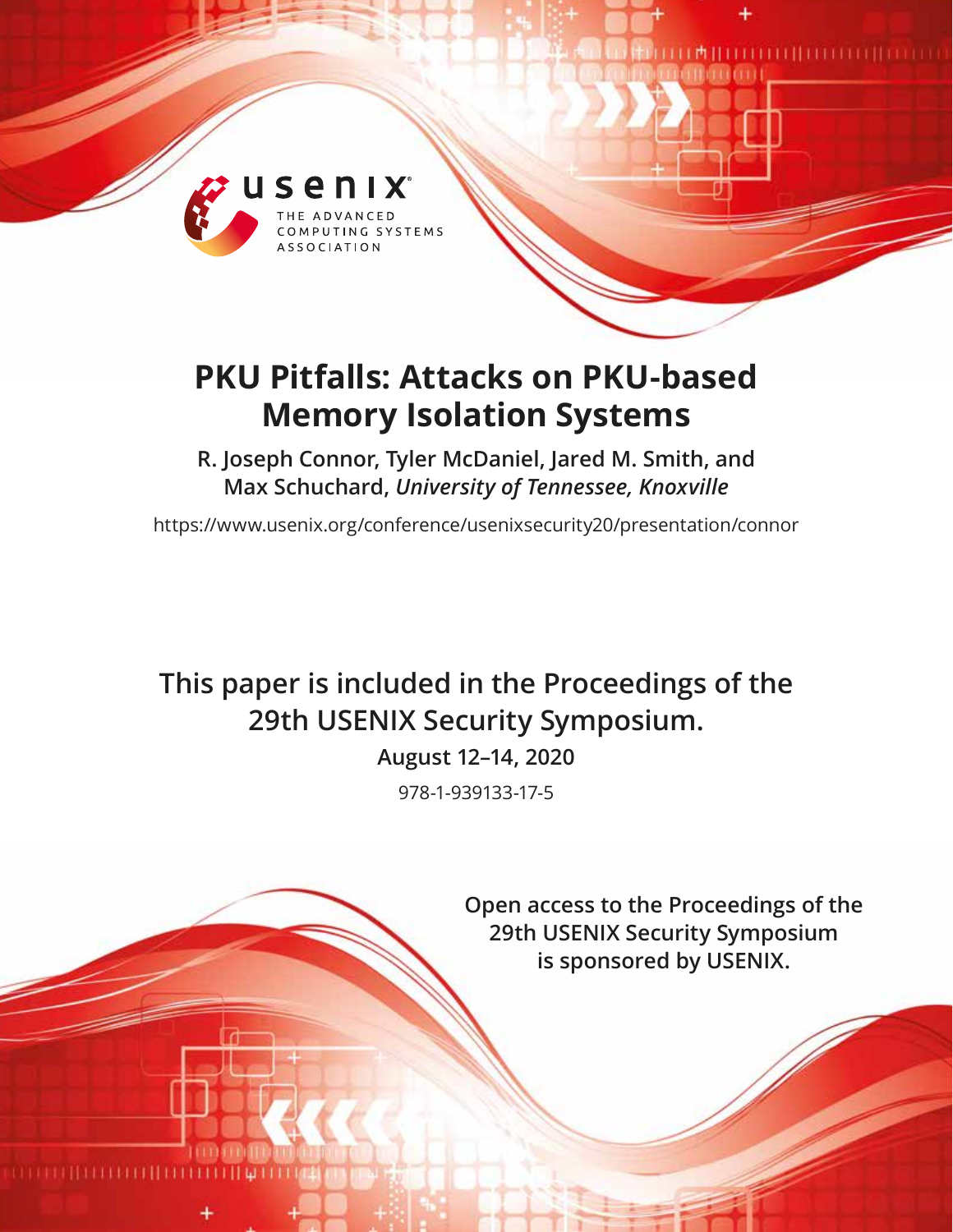# PKU Pitfalls: Attacks on PKU-based Memory Isolation Systems

R. Joseph Connor *University of Tennessee, Knoxville*

Jared M. Smith *University of Tennessee, Knoxville*

#### Abstract

Intra-process memory isolation can improve security by enforcing least-privilege at a finer granularity than traditional operating system controls without the context-switch overhead associated with *inter*-process communication. A single process can be divided into separate components such that memory belonging to one component can only be accessed by the code of that component. Because the process has traditionally been a fundamental security boundary, assigning different levels of trust to components within a process is a fundamental change in secure systems design. However, so far there has been little research on the challenges of securely implementing intra-process isolation *on top of* existing operating system abstractions. We identify that despite providing strong intra-process memory isolation, existing, general purpose approaches neglect the ways in which the OS makes memory and other intra-process resources accessible through system objects. Using two recently-proposed memory isolation systems, we show that such designs are vulnerable to generic attacks that bypass memory isolation These attacks use the kernel as a confused deputy, taking advantage of existing intended kernel functionality that is agnostic of intra-process isolation. We argue that the root cause stems from a fundamentally different security model between kernel abstractions and user-level, intra-process memory isolation. Finally, we discuss potential mitigations and show that the performance cost of extending a ptrace-based sandbox to prevent the new attacks is high, highlighting the need for more efficient system call interception.

#### 1 Introduction

Traditionally, operating system security in practice has largely focused on inter-process isolation: limiting a process's access to shared system resources or resources owned by another process. In contrast, there are usually no restrictions on memory access between different components within the same process. An executable and set of libraries in the same process both have full access to each other's resources, which violates the principle of least privilege and can exacerbate the impact of security bugs. For example, an application that uses a cryptography library may never need to access encryption

Tyler McDaniel *University of Tennessee, Knoxville*

Max Schuchard *University of Tennessee, Knoxville*

keys directly, yet a security vulnerability in the application (or any of its libraries) could still allow an attacker to access the encryption keys used by the cryptography library even if the library has no bugs of its own.

*Intra*-process isolation hopes to improve on this situation by enforcing finer-grained separation of resources. Various proposals have offered solutions for limiting access to designated memory regions to "components" such as particular threads, libraries, or even arbitrary snippets of code. While there are numerous proposals for isolating components within an application, most of them suffer from one of two problems: high overhead during execution, or high cost of switching between isolated components [\[49\]](#page-17-0). Recently, two concurrent works, called Hodor [\[26\]](#page-16-0) and ERIM [\[49\]](#page-17-0), proposed systems for intra-process memory isolation that achieve dramatically lower overhead by exploiting "memory protection keys for userspace", a new hardware feature available in some recent x86 processors [\[29\]](#page-16-1). Protection keys for userspace (often abbreviated as either PKU or MPK) incur no significant overhead during ordinary execution and only a small cost when switching between components [\[49\]](#page-17-0).

PKU allows a process to control its own access to memory by tagging individual pages with a domain and governing access to each domain via a special register known as the Protection Key Rights for Userspace Pages, or PKRU [\[29\]](#page-16-1). The PKRU register can be written from userspace with the unprivileged wrpkru instruction, which is a double-edged sword. On the one hand, it lets the process quickly modify memory access rules without invoking the kernel; on the other, it creates a problem for *secure* isolation. If an attacker exploits a vulnerability to gain control over one component, PKU's design does not prevent the attacker from executing code that writes to the PKRU register, allowing access to any domain. For this reason, PKU does not provide secure isolation on its own.

Hodor and ERIM both address this problem by augmenting PKU with a software sandbox that aims to prevent components from making unauthorized changes to the PKRU register. We collectively refer to these systems as "PKU-based sandboxes". At a high level, both systems detect wrpkru instructions in application and library code, and effectively neutralize all wrpkru instructions *except* ones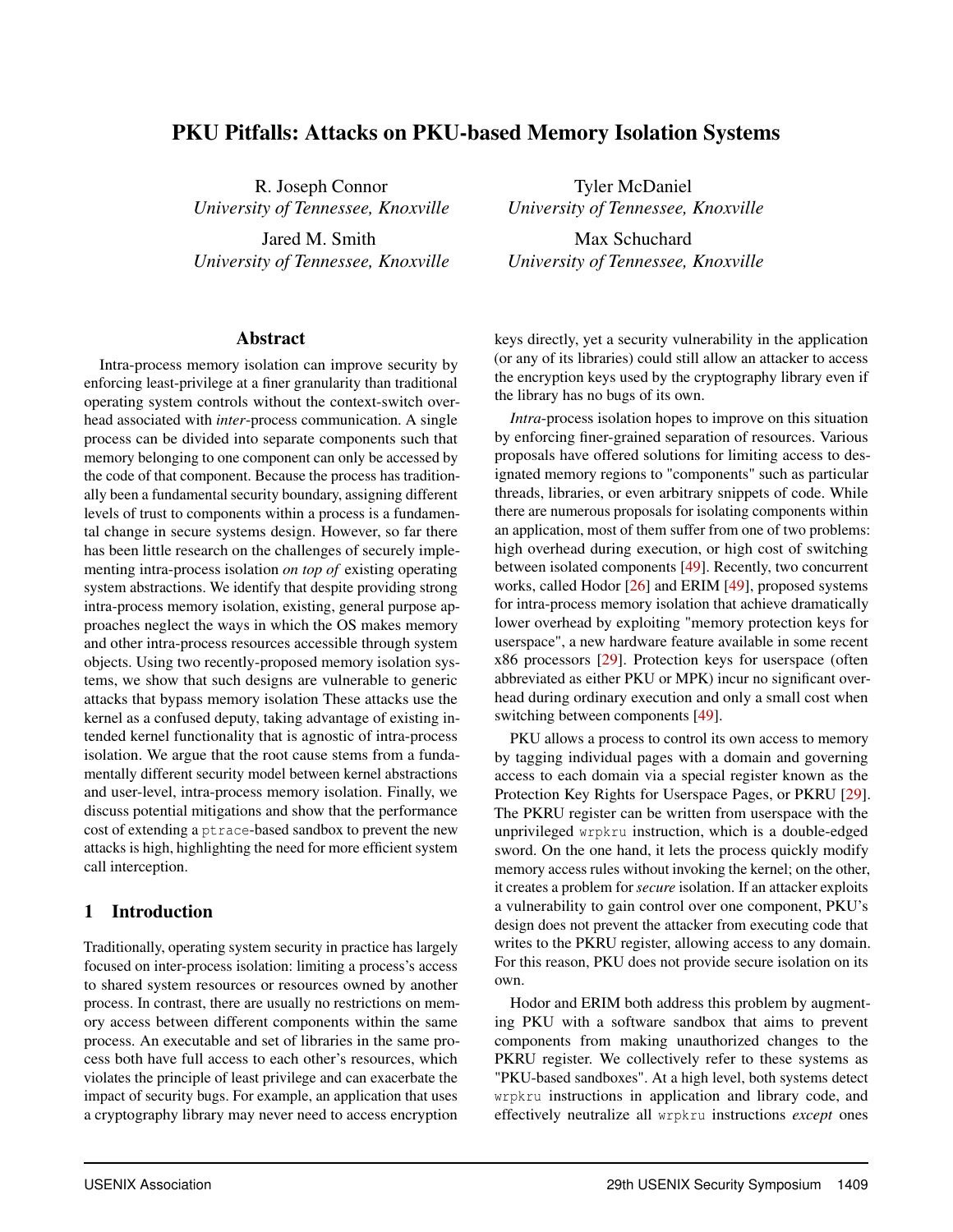that are immediately followed by either code that safely transfers control to a designated entry point of the trusted component or code that returns to the untrusted component (after validating the state of the PKRU register). The sandbox then monitors and restricts certain syscalls made by the process to prevent an untrusted component from introducing new executable code that violates these rules. We discuss the designs of ERIM and Hodor in more detail in Section [2.](#page-2-0)

Evaluating the Security of PKU-based Sandboxes. In this paper, we evaluate the security of proposed PKU-based sandboxes in a realistic context, and find that both systems are vulnerable to similar classes of software attacks. We group the attacks into a few families of issues: subverting memory access permissions; modifying code by rearranging mappings; controlling PKRU through the kernel; race conditions; interfering with non-memory process resources; and changing permissions directly. We detail several practical exploits that circumvent the isolation promised by the system and allow the untrusted component to access all protected memory. In many cases, an identical attack works against both systems, ERIM and Hodor. Using prototype code available for ERIM, we tested 10 proof-of-concept exploits (listed later in Table [1\)](#page-4-0) and found that all of them succeeded in accessing protected memory from an untrusted component. We also expect eight of these attacks to succeed against Hodor with minimal changes.

Our attacks exploit flawed assumptions shared by both systems, such as accessing PKU-protected memory through the kernel, modifying in-process code that is presumed to be immutable, or manipulating the behavior of a trusted component in unexpected ways. These issues do not represent bugs in the Linux kernel or in PKU's design or hardware implementation. Instead, we argue that these attacks stem from a common root cause: the threat model for secure in-process isolation is fundamentally at odds with the threat model of the PKU feature and the Linux kernel. PKU can be controlled with an unprivileged instruction and so is not designed to protect against malicious code that intends to elevate its own privileges. Meanwhile, the Linux kernel has a highly permissive process model which allows processes a great deal of control over their own resources and operation. Thus, Linux kernel developers have made no attempt at absolute enforcement of PKU permissions [\[25\]](#page-16-2). Consequently, we *discover and exploit a large attack surface of unprivileged syscalls affecting intra-process resources* which can interfere with the security guarantees of a PKU-based sandbox. For example, the Linux syscall process\_vm\_readv intentionally allows an unprivileged process to read its own memory without checking PKU permissions.

As a result, a secure solution to intra-process isolation requires more careful consideration of all possible attack surfaces in the kernel. We discuss possible mitigations and measure their potential impact on performance. In particular, we show that ERIM's [\[49\]](#page-17-0) ptrace-based sandbox, which implements the sandbox without kernel changes, incurs substantially higher performance penalties when we extend it to monitor syscalls that could otherwise be used to bypass the secure isolation. Some of the attacks detailed in Section [4](#page-5-0) use only standard I/O syscalls, which are frequently used by legitimate applications and are thus expensive to monitor. Merely adding a check to monitor the open syscall decreases measured throughput by over 50% compared to ERIM's previously reported benchmarks on a web server [\[49\]](#page-17-0). This suggests that current userspace-only design for PKUbased intra-process isolation may require a steep performance penalty to operate securely without kernel changes.

## <span id="page-2-0"></span>2 Background

#### 2.1 Memory Isolation

Modern operating systems must provide a stable platform for a complex userspace application ecosystem. For this reason, the kernel carefully restricts interactions between processes. Process-specific resources - including register state and virtual address space - are opaque and inaccessible from other userspace processes. This inter-process *isolation* provides fault-tolerance by preventing application failures from cascading to unrelated processes and limits the scope of vulnerabilities and bugs. An attacker who compromises one running application cannot leverage their position to peer into (or modify) another application's private memory space.

Isolation within an application could provide similar benefits. Sensitive data in an application component - e.g. the cryptographic library in a webserver - could be insulated from security vulnerabilities elsewhere in the application. However, simply placing application components in separate processes (or other context abstractions) can incur significant performance penalties (see [\[49\]](#page-17-0) Section 6.5, and [\[26\]](#page-16-0) Section 4.1). This performance cost is high because, despite their conceptual segregation, processes rely on the same underlying hardware for execution. *Switching* to a new active process generally requires that the kernel flush the transaction lookaside buffer (TLB) and restore the process' context, including its register state and virtual memory space.

These considerations motivate more lightweight techniques for segmenting memory between components with varied levels of trust/access. Many frameworks have been built for this purpose, with varying costs and characteristics; see Section [7](#page-14-0) for a full discussion of these techniques. This paper is primarily concerned with solutions based on Intel Protection Keys for Userspace (PKU) [\[29\]](#page-16-1).

## 2.2 Intel PKU

The PKU feature (available in Skylake or later Intel server processors since 2017 [\[29\]](#page-16-1)) regulates memory accesses based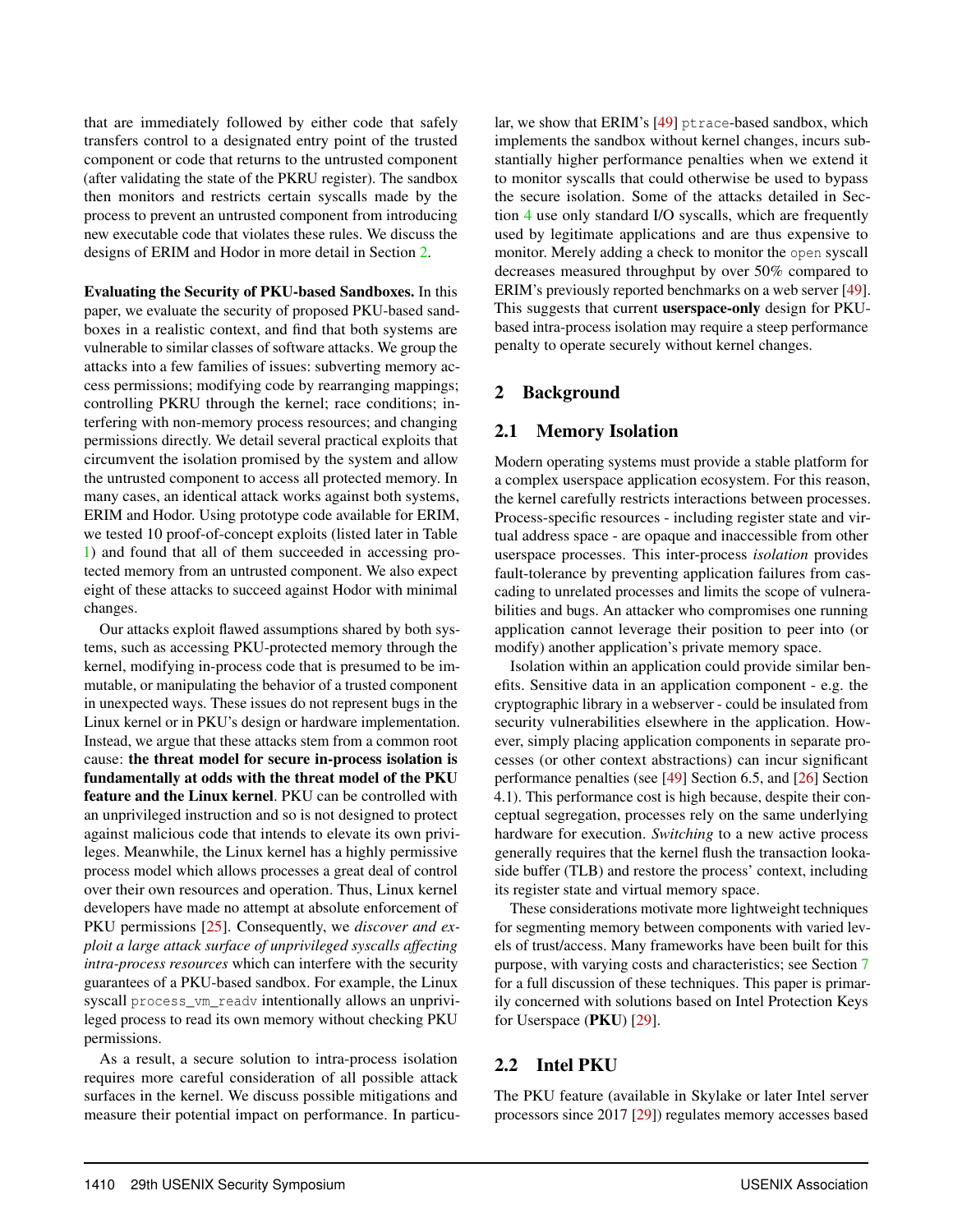on the state of a new 32-bit register, the PKRU register [\[29\]](#page-16-1). When PKU is enabled, each virtual memory page mapped by a process is associated with exactly one of 16 different regions or *protection keys*. Each key is associated with 2 bits in the PKRU register which controls access to reads and/or writes for that region. On each memory access, a hardware check compares the protection key of the accessed page with the state of the corresponding bits in the PKRU register in order to determine if the access is allowed. New rdpkru and wrpkru x86 instructions allow userspace reads and writes to PKRU. Because PKRU values are part of a processor core's extended register state, PKRU can also be written by the xrstor instruction, which is designed to restore register state after context switches. A number of recent PKU-based memory isolation frameworks have been proposed [\[26,](#page-16-0) [31,](#page-16-3) [49\]](#page-17-0). Here we focus on the most performant systems, i.e. those that do not require additional mechanisms to protect against code reuse attacks. In general, these systems require hardening the PKU feature by gatekeeping PKRU state.



<span id="page-3-0"></span>Figure 1: ERIM Architecture [\[49\]](#page-17-0) with seccomp filters and process tracing.

# 2.3 ERIM

ERIM's security hinges on the absence of *unsafe* wrpkru instructions in executable pages of  $M_U$  (*T* is trusted not to call back into *U* or contain exploitable control flow vulnerabilities). Safe wrpkru instances are those immediately followed by either 1) a jump into *T*, or 2) a check that  $M_T$  is locked by the PKRU register. Failing this check triggers process termination. An attacker who compromises *U* could exploit unsafe wrpkru instructions to unlock  $M_T$  from *U*; without



<span id="page-3-1"></span>Figure 2: ERIM architecture [\[49\]](#page-17-0) using a kernel module.

such instructions,  $M_T$  is secure even without control flow integrity (CFI) in *U*. The call gates contain only safe wrpkrus by construction, but preventing intentional or unintentional occurrences of executable wrpkru instructions in *M<sup>U</sup>* requires both *syscall interception* and *binary inspection*. Similar techniques are used to protect against unsafe xrstor instructions.

The purpose of binary inspection in ERIM is to scan memory for instructions that could be exploited to unlock *M<sup>T</sup>* from *U*. When an ERIM-secured application is started, ERIM scans  $M_U$  for unsafe wrpkru/xrstor instructions. If any are detected, ERIM can be either replace them with safe variants (e.g., by adding a check that  $M_T$  remains locked) or immediately terminate the secured application. This initial inspection ensures no unsafe instructions are present in  $M_U$  at startup, but is insufficient on its own to prevent occurrences throughout the process' runtime - an attacker could map a new virtual memory page after the initial scan to introduce and execute unsafe instructions. ERIM intercepts related syscalls in an attempt to block this attack vector.

Interception can be performed via small kernel modifications (e.g. a Linux Security Module [\[43\]](#page-17-1)), or by installing seccomp filters [\[2\]](#page-15-0) that inform a tracer process. The seccomp filter with tracer mode is shown in Figure [1,](#page-3-0) while the kernel mode of operation is depicted in Figure [2.](#page-3-1) Figures [1](#page-3-0) and [2](#page-3-1) highlight how ERIM is deployed in practice, integrating with the host operating system and secured application binary.

In either case, mmap (mapping new pages), mprotect (page permission changes), and pkey\_mprotect (page PKU region registration) syscalls from *U* that map executable memory pages are intercepted and redirected to ERIM functions in *T*. The memory is mapped only after the requested page sequence is scanned for wrpkru instructions within or across pages. Alternatively, ERIM can delay the scan and mark the sequence as "pending executable" for on-demand processing. Attempts to execute instructions from one of these pages will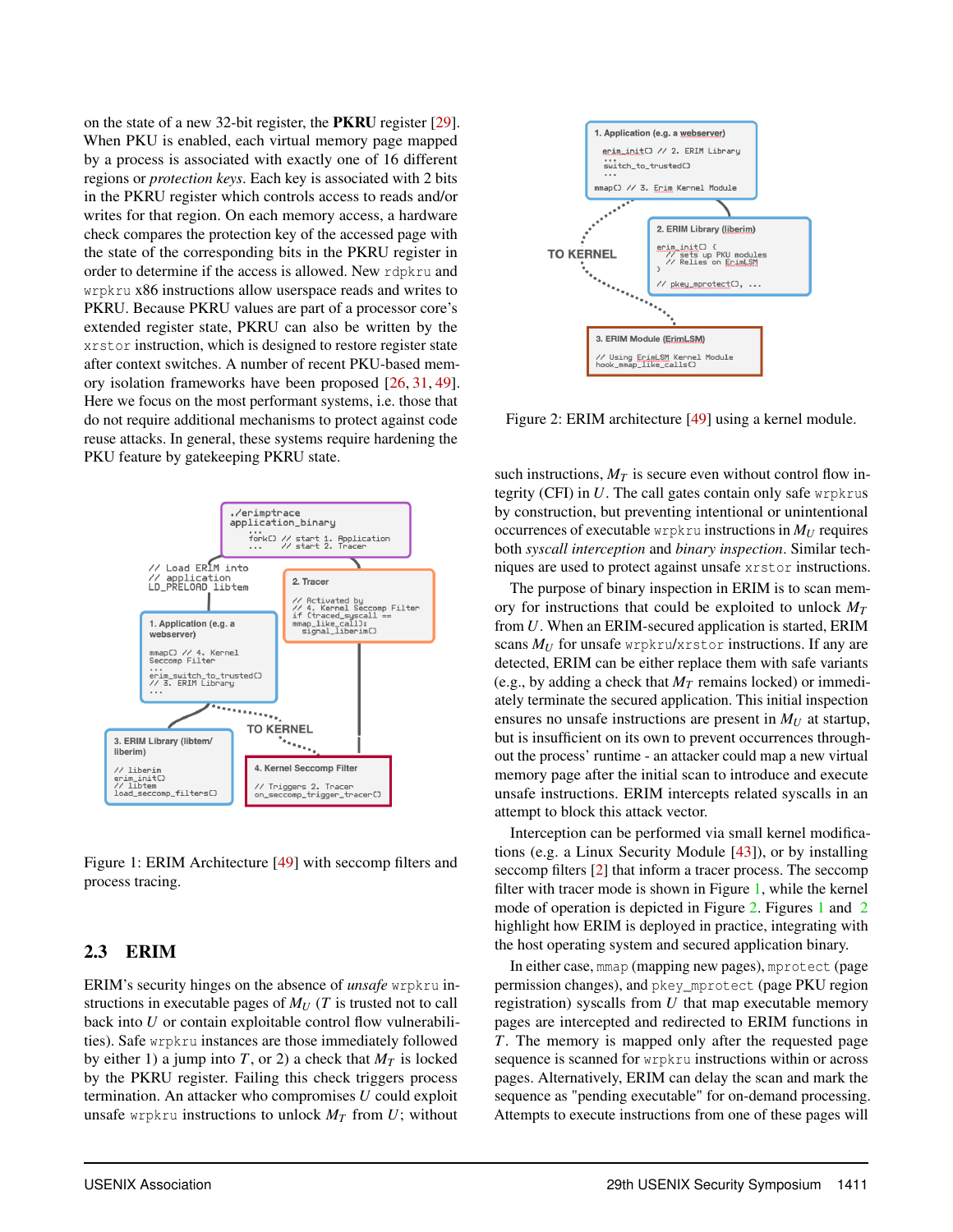| <b>Attack Name</b>   | Key Syscalls           |
|----------------------|------------------------|
| VM Read              | process_vm_readv       |
| Procfs Write         | open, seek, write      |
| File Mapping         | open, mmap, write      |
| <b>Shared Memory</b> | shm_open, mmap         |
| Remap                | mmap, mprotect, mremap |
| Sigreturn            | rt_sigreturn           |
| Map Race             | clone, mmap            |
| Scan Race            | clone, mmap            |
| Pkey                 | pkey mprotect          |
| Seccomp              | prctl                  |
|                      |                        |

Table 1: Summary of developed proof-of-concepts.

cause a fault handled by ERIM that signals a scan *for that page alone*. Scan failure results in termination of the program.

## 2.4 Hodor

As in ERIM, Hodor [\[26\]](#page-16-0) separates trusted components *T* from untrusted components *U*, but different mechanisms are employed to create trust boundaries and prevent exploitation. More than two trust levels are supported; here we use *T* and *U* to simplify the description. In this section, we describe only the PKU-based variant (Hodor-PKU), but a more complete discussion in available in Section [7.](#page-14-0) Hodor always defines elements in *T* via library boundaries. A trusted loader ensures that the only entry points into *T* libraries exposed to *U* are gated by *trampolines* (analogues to ERIM call gates) that manage PKRU state. Like ERIM, Hodor deploys interception and inspection techniques to guard the PKRU before and during runtime.

The trusted loader is tasked with scanning for unsafe instructions that occur outside trampolines. Inspection is performed at startup, and again when any sequence of pages is marked executable by the protected application. Any pages containing unsafe instructions are marked pending executable. Calling into these marked pages will trigger a page fault, signaling the Hodor-modified kernel to load the address of unsafe instructions in debug registers. With this monitoring system in place, any attempt to execute unsafe instructions will be vetted by the kernel, and the page is marked executable. If the debug registers were previously watching another page, that page is returned to pending executable status. This mechanism prevents unsafe PKRU-writing instructions without the need for binary rewriting.

At startup, the trusted loader registers the virtual address space of each library in *T* at runtime, and subsequent calls to mmap, mprotect, or pkey\_mprotect are checked against the current PKRU value by the modified kernel. This interception guarantees that component memory accesses are consistent with their assigned trust levels.

# 3 Methodology

## 3.1 Threat Model

<span id="page-4-0"></span>We use the same threat model described in current research on secure isolation with PKU. We assume the attacker can execute arbitrary machine code in the untrusted domain, with the exception that executed code cannot initially contain unsafe wrpkru and xrstor instructions. We assume trusted component's interface is free of exploitable vulnerabilities. This is consistent with the threat model shared by both ERIM and Hodor.

We assume the initial state of the application is not compromised. The kernel, linker, or application is trusted to correctly initialize the PKU sandbox. Trusted components loaded from disk are assumed to be trustworthy (e.g., protected by file permissions).

However, after the sandbox initialization, we make no further assumptions about the code running in the untrusted component. In particular, the untrusted component may contain memory corruption vulnerabilities that allow an attacker to carry out a control flow hijacking attack and cause arbitrary behavior. While other mitigations aim to prevent control flow hijacking  $[41, 47, 52, 57]$  $[41, 47, 52, 57]$  $[41, 47, 52, 57]$  $[41, 47, 52, 57]$  $[41, 47, 52, 57]$  $[41, 47, 52, 57]$  $[41, 47, 52, 57]$ , they also carry a significant performance penalty and may not be completely effective [\[13,](#page-16-4) [21,](#page-16-5) [53,](#page-17-5) [55\]](#page-18-1). Both ERIM and Hodor are designed to provide secure isolation without additional protection from control flow hijacking.

We assume no vulnerabilities in a trusted library, the kernel, or hardware. The kernel is assumed to be trusted and free of vulnerabilities. Similarly, we do not consider attacks that exploit flaws in hardware such as transient execution attacks [\[11,](#page-15-1) [30,](#page-16-6) [32\]](#page-16-7).

# 3.2 Approach to Sandbox and Kernel Analysis

Because our threat model intends to protect against an attacker running arbitrary code, the attack surface consists of all system calls that are both unprivileged and that are not already restricted by the existing PKU-based sandboxes. We exclude privileged system calls because current intra-process isolation systems do not address the question of running with elevated system-wide privileges (i.e. as the root user) and do not appear to be designed for this scenario.

We examined kernel documentation, code, and communications on developer mailing lists. We manually reviewed each system call available on the x86-64 architecture in Linux 4.9 for any system calls that could affect a process's own virtual address space, memory contents, or other intra-process resources. After identifying these system calls, we consulted code and documentation to determine if they were able to undermine the security of the PKU-based sandbox. Publiclyavailable archived kernel developer mailing lists also offered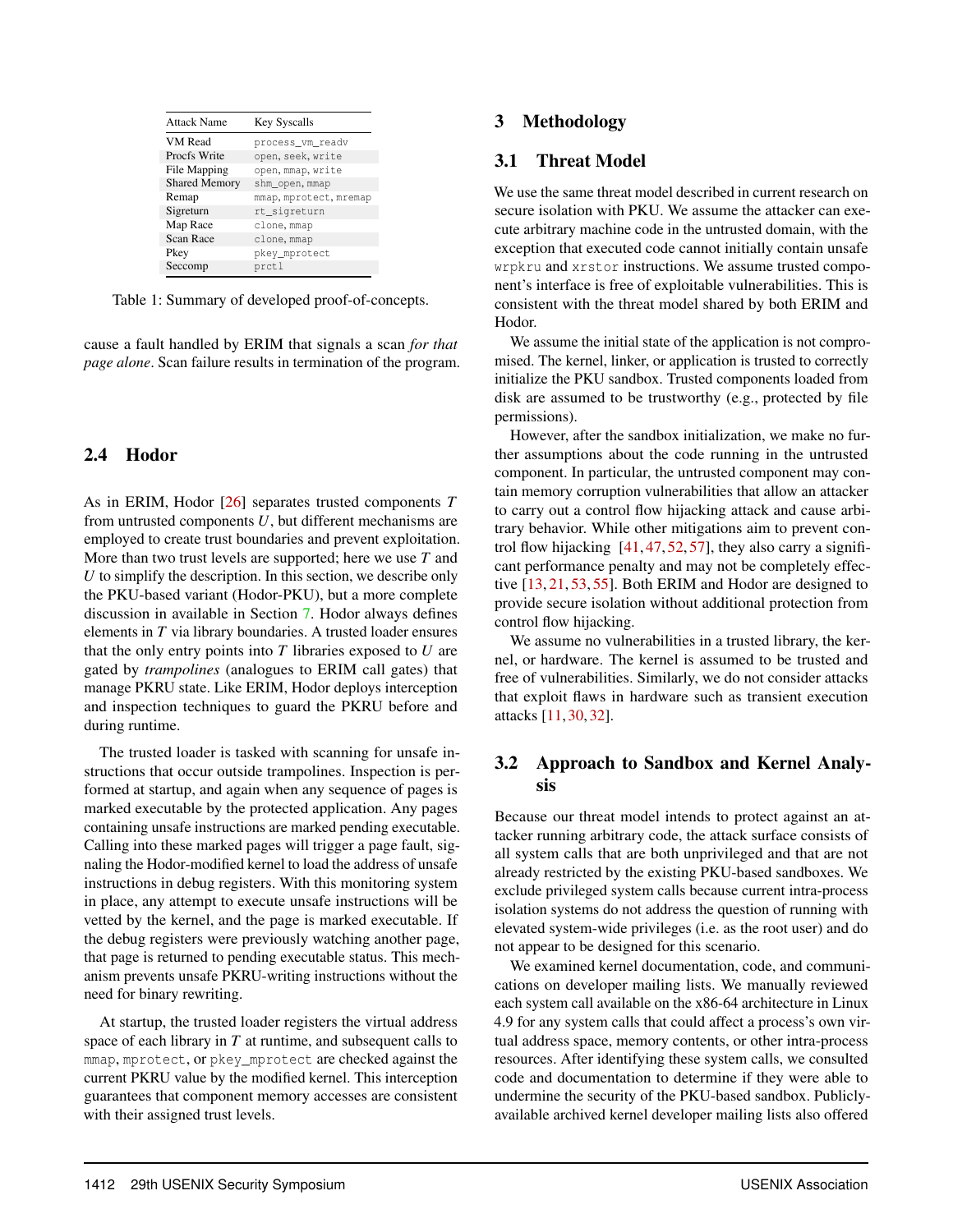insight into the *intents* of kernel maintainers, which allowed us to identify the difference between sandbox and kernel developers' views of PKU.

# 3.3 Attack Evaluation and Proofs-of-Concept

Based on the designs of the proposed PKU-based sandbox, we develop several distinct software attacks that allow an untrusted component to access protected memory. We evaluate our proposed attacks against the publicly-released source code of the ERIM project [\[48\]](#page-17-6). We tested our exploits against ERIM's ptrace-based sandbox, which runs in userspace and does not require kernel modifications. We wrote a library that allocates protected memory and stores a secret using ERIM's API. *In all cases, the attacker's goal is to disclose protected memory.* We consider an exploit successful when code in the untrusted component is able to access memory that is isolated to the trusted component without entering the trusted context through a legitimate call gate.

We made small changes to ERIM's code to get a more complete working prototype. Specifically, we implemented the on-demand executable page inspection described in Section 3.4 of ERIM's design and extended the ptrace-based sandbox to provide minimal support for multi-threaded processes as described in Section 3.7 of ERIM [\[49\]](#page-17-0). For each change, we attempted to keep the implementation as closely aligned with the design as possible. We did not introduce additional weaknesses, but we also did not add new protections against attacks not considered in the design.

We tested ERIM on an AWS EC2 c5.large virtual machine instance provisioned for this research, which provides two cores of an Intel Xeon Platinum 8124M processor. The virtual machine ran the Debian 8 operating system with Linux kernel version 4.9.168. At the time of testing, this is the latest build of the same major/minor kernel version used in ERIM [\[49\]](#page-17-0).

# <span id="page-5-0"></span>4 Attacks

After examining the kernel security model for PKU and the available attack surface in the sandboxes, we identified several potential vectors for circumventing the protections intended by intra-process isolation. We then developed ten concrete proofs-of-concept, listed in Table [1.](#page-4-0) The following sections develop a rough taxonomy of the attacks and present their technical details.

# <span id="page-5-1"></span>4.1 Subverting Memory Permissions

Both ERIM and Hodor rely on basic assumptions about the enforcement of memory page permissions. ERIM assumes that pages cannot be mapped with both executable and writable permissions at the same time, an abstraction sometimes referred to as "W^X" (Write exclusive-or eXecute). Since Linux

by default *allows* pages to be simultaneously writable and executable, ERIM also introduces a "trusted-only execute memory" (TEM) module to intercept mmap and mprotect calls and enforce W^X. When the application requests a new executable page, the TEM module takes one of two possible actions. If the call originates from the trusted domain, then the request is allowed unchanged. Otherwise, the TEM module removes the executable permission before forwarding the request to the kernel, but the TEM module internally records that page as pending executable. When the process attempts to execute that page, the kernel delivers a segfault signal to the process. The TEM module handles the signal, checking if it originates from an attempt to execute a page that was requested with execute permissions earlier. If so, the TEM module scans the page for wrpkru or xrstor instructions. Upon determination that the page is safe, then the TEM module instructs the kernel to mark the page as executable *but not writable*. The TEM module is intended to preserve two critical properties: 1) The untrusted domain cannot mark unsafe pages executable, and 2) The untrusted domain cannot give a page writable and executable permissions at the same time.

Hodor takes a similar approach, introducing kernel patches that add new checks to some memory-related syscalls and inspect executable code for wrpkru and xrstor instructions. Hodor also currently prevents executable code from being mapped writable, although the authors describe a possible extension that allows code pages to be safely modified and inspected using a mechanism analogous to ERIM's segfault handler.

It is *critical* that the untrusted domain does not have access to a page that is both writable and executable. If the untrusted domain were able to write directly to executable memory, then it could simply write an unsafe wrpkru gadget and execute it. While in theory it would be possible to intercept and check every memory write using dynamic instrumentation, this approach would have an unacceptable performance impact. Instead, ERIM and Hodor use page table permissions as the hardware-supported mechanisms to prevent a process from writing and executing memory.

Unfortunately, both systems incorrectly assume that marking a memory mapping as non-writable makes the memory actually immutable. Surprisingly, in modern Linux kernels, the fact that a memory page is mapped without writable permissions does not guarantee that the memory is immutable. We developed several proof-of-concept attacks that exploit this faulty assumption to execute arbitrary unsafe code and gain control over the PKRU register from an untrusted domain. Similarly, we found multiple interfaces that Linux, by design, provides for accessing process memory that ignore PKU domains on a page.

Linux provides several interfaces that allow processes to access their own memory indirectly, through the kernel. In many cases these interfaces bypass checks for page read/write/execute (rwx) permissions, PKU permissions, or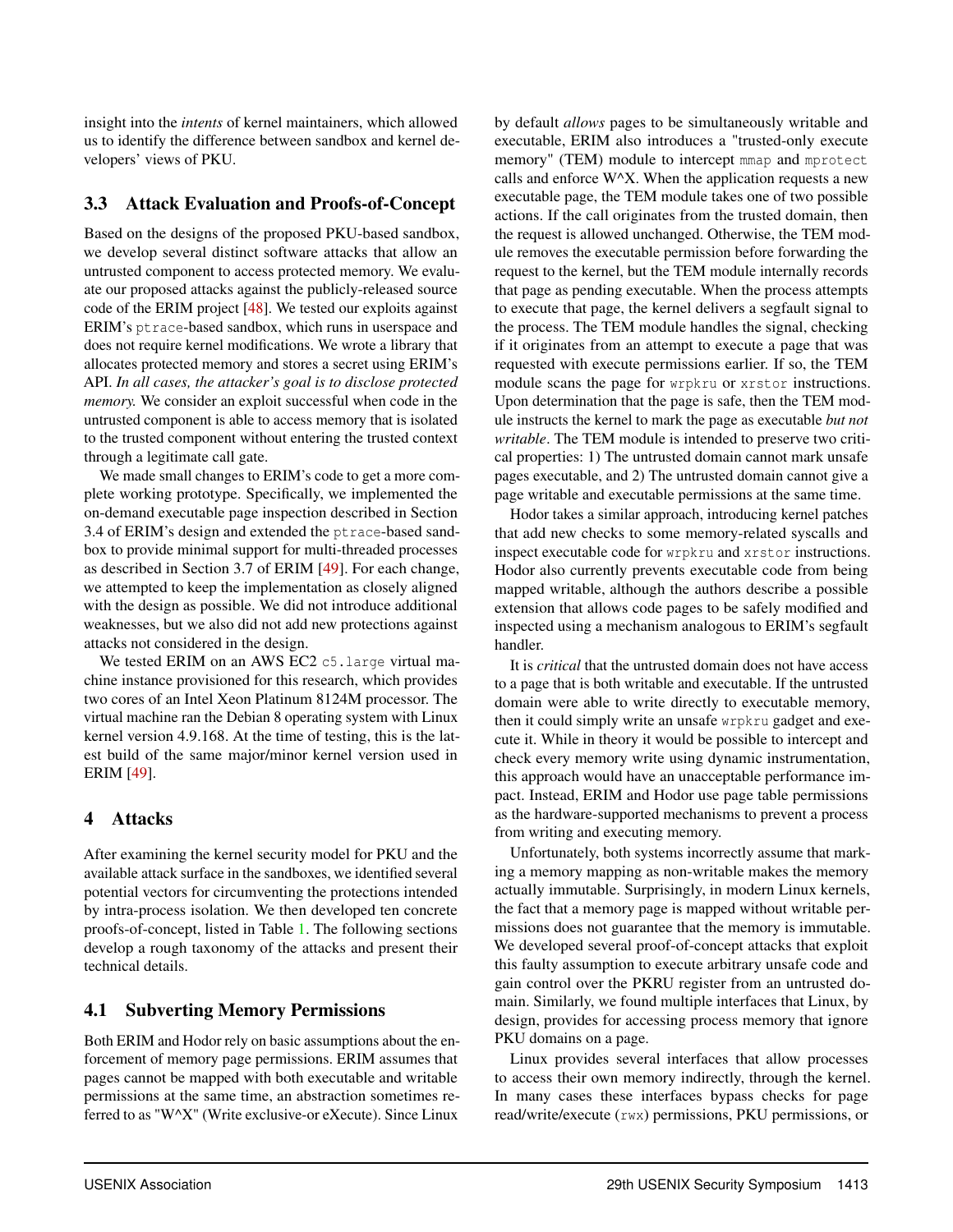both. Any interface that bypasses page write permissions can modify the code of the process at run time to add an unsafe wrpkru instruction that unlocks all PKU domains.

#### Inconsistent Enforcement of PKU Permissions

The process vm readv and process vm writev syscalls both provide a kernel interface through which a process can read and write the memory of a target thread. These calls require no privileges (and in fact bypass LSM checks) when the target thread is in the same thread group (process) as the calling thread. Additionally, neither proposed PKUbased sandbox traces or restricts these calls. Therefore, a process is always allowed to access its own memory via these syscalls. Documentation for process\_vm\_readv and process\_vm\_writev states that they will fail if they attempt to access memory "inaccessible to the local process," [\[1\]](#page-15-2) but this documentation is ambiguous in the context of PKU permissions—is memory blocked by the current state of the PKRU register considered "inaccessible?" In testing, we found that these calls do respect traditional page permissions, but ignore PKU domains. An untrusted application can therefore use these syscalls to access memory that would otherwise be protected by the PKU system.

While this issue is an oversight in existing implementation, it is not difficult to fix. The sandbox can inspect calls to these syscalls and deny access to PKU-protected pages from untrusted application components. Since these calls seem to be never or rarely used in common applications this would have negligible performance impact. No references to these calls appear at all in the source code of the applications benchmarked in ERIM.

#### Inconsistent Enforcement of Page Table Permissions

In addition to kernel interfaces that merely ignore PKU protections, there are also interfaces that deliberately allow processes to read and write memory regardless of page table permissions *or* PKU tags. The ptrace syscall allows reading and modifying memory without being subject to page permissions *or* PKU permissions, and a thread is always allowed to attach to another thread in the same thread group. In this way, an untrusted application can modify executable code even in a non-writable page to add unsafe wrpkru instructions, or simply read the PKU-protected memory directly, regardless of the current state of the PKRU register. This attack may not be possible against ERIM's ptrace-based sandbox because an application cannot be traced twice, but it would be possible against kernel-based sandboxes such as Hodor or ERIM's kernel TEM module. This attack could also be prevented just by limiting calls to ptrace, again with negligible performance impact for applications that do not frequently call ptrace.

The most problematic alternative interface is in the mem pseudo-file provided by procfs. This file supports standard IO operations via the usual syscalls (open, seek, read, write), but treats the file stream position as an *address* in the process's

virtual address space. A process can open its mem file at the path "/proc/self/mem", seek to an arbitrary offset, and perform reads or writes at that address. Reads and writes made through this interface, by design, ignore permissions on page mappings. An untrusted application can either read protected memory directly from this interface, or modify unwritable code in order to control the PKRU register.

This interface is more difficult to restrict without either making changes to the kernel or significantly impacting performance, since using the ptrace-based sandbox would, at a minumum, require tracing every open-like syscall. Unlike the mmap-like calls that are currently tracked by the ptrace-based sandbox, open-like calls are very common in typical applications, as supported by our performance analysis in Section [5.](#page-11-0) Removing the "/proc/self/mem" file would require kernel changes and might break compatibility with programs that use this file for legitimate purposes.

#### Mappings with Mutable Backings

Another problem arises when processes can map memory into their virtual address space that is *backed* by something mutable even though the mapping may be marked non-writable. Recall that page permissions (and PKU tags) are associated with the virtual memory mappings, not with the object that the mapping refers to. In this case, it is possible for an attacker to create an executable, non-writable mapping to memory that contains no unsafe wrpkru instructions initially, but is backed by a mutable object. The non-writable permission prevents modifications made to the memory through that mapping, but it does not prevent the underlying object from being changed. This allows the attacker to modify the underlying object to add an unsafe wrpkru (and execute it) without detection by the sandbox. Figure [3](#page-7-0) illustrates two examples of this class of attack.

The simplest example is a memory-mapped file. The mmap syscall allows the caller to specify a file descriptor, which will then expose a given portion of a file as memory in the caller's virtual address space. Even if the mapping is made without write permissions, the file system permissions of the backing file may be writable. Any changes made to that file are then reflected in the process's view of that memory as well. So, an attacker running code in the untrusted domain can create a file with rwx file system permissions in any writable location (e.g. /tmp) and write some innocuous code to the file. The attacker will then map the file in virtual memory with  $r-x$ permissions using mmap, but write an unsafe wrpkru gadget to the file using the write syscall. Finally, the attacker can execute the wrpkru gadget to unlock all PKU domains.

A similar attack is possible without touching the file system by using a shared memory mapping. In Linux, processes can create or obtain a reference to a shared memory object with the shm\_open syscall. The shared memory can then be mapped into the process virtual address space via the standard mmap. There is no requirement that page permissions be consistent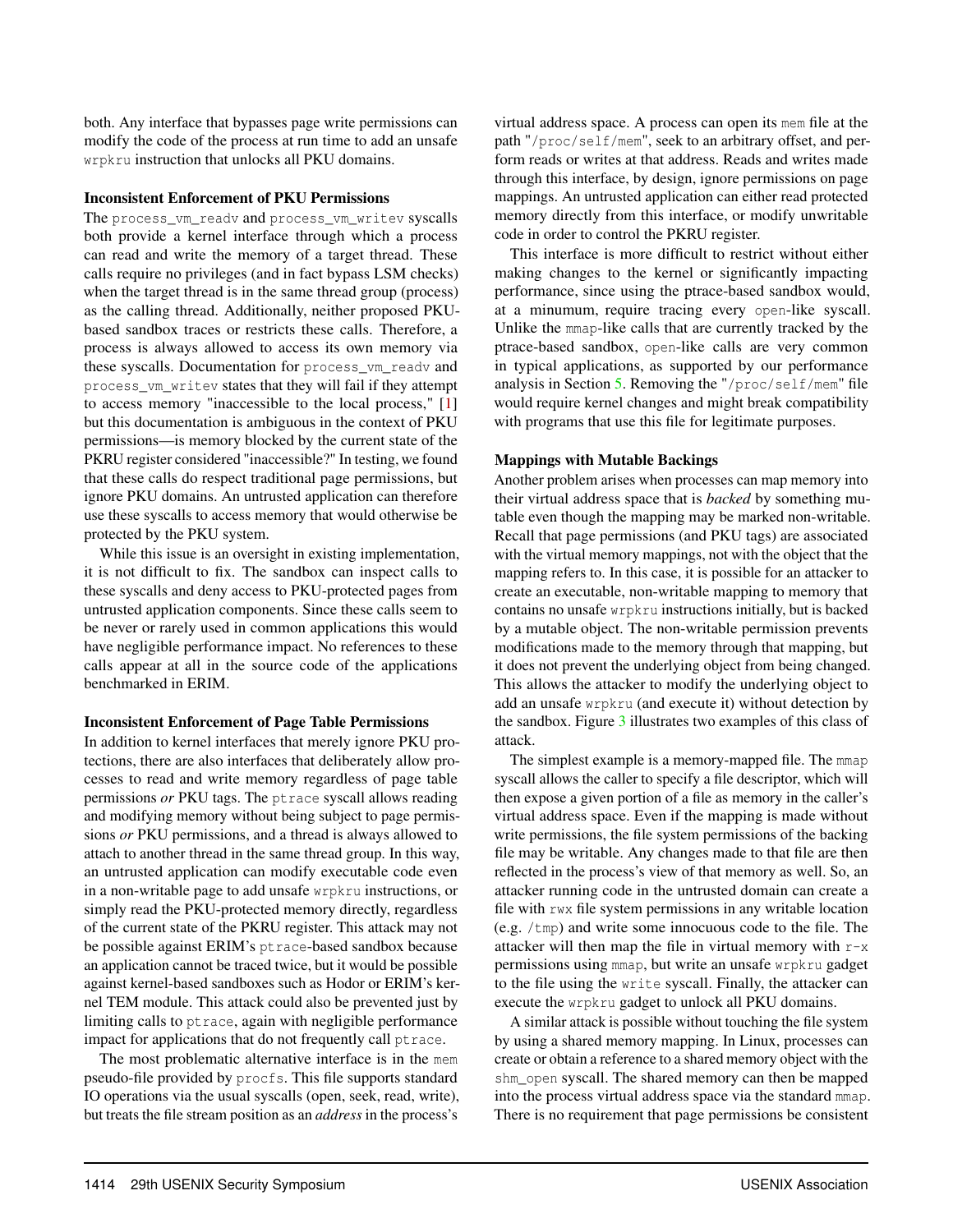

Figure 3: Two examples where W<sup> $\wedge$ </sup>X does not guarantee code immutability in Linux. Permissions applied to virtual memory mappings do not necessarily apply to the underlying physical memory or file that backs the mapping.

across multiple mappings of the same shared memory, either across or within processes. For example, it is possible for a process to map the same shared memory page into its virtual address space twice: once with  $r-x$  permissions and once with rw- permissions. Any changes made by writing rw- page are reflected in the r-x, since both mappings refer to the same physical memory. Even if the sandbox were able to prevent a process from mapping the same memory twice with different permissions, the same attack is possible as long as the attacker can fork a separate process and map the shared memory once into each process. To fully prevent this attack, significant restrictions would have to be placed on shared memory in general (such as disallowing executable mapping of all shared memory). Alternatively, a kernel-wide state could be kept in order to prevent the same memory from being mapped twice in any process with incompatible write and execute permissions.

## <span id="page-7-3"></span>4.2 Changing Code by Relocation

The previous attacks all read or write memory that was assumed inaccessible due to page-level permissions. When memory that is not expected to be writable can be modified, an attacker can introduce dangerous wrpkru gadgets to executable memory. However, it's also possible for an attacker to introduce wrpkru instructions just by changing the *locations* of memory mappings, without changing their content. The mremap system call allows the attacker to move pages to different locations in the address space, but current PKUbased sandboxes do not intercept this syscall. Because x86-64 instructions are not aligned, just rearranging pages can create instructions that did not exist before, including wrpkru instructions.

Concretely, an attacker can exploit this by creating two memory mappings at distant addresses that each contain *part* of a wrpkru instruction at the page boundary: the first half of the instruction bytes at the end of one page, and the ending half of the instruction bytes at the beginning of the other page. At the time the pages are mapped in, the sandbox vets each mapping for unsafe wrpkru instructions. Because neither page contains a complete instruction, both mappings are allowed. The attacker then calls mremap to move the pages into an adjacent position in the virtual address space. Since

<span id="page-7-0"></span>

<span id="page-7-1"></span>Figure 4: The mremap attack. Two pages of code are initially mapped into the process. At this point, the bytes for the wrpkru instruction out of order, so the mappings are allowed by the sandbox. A call to mremap modifies the page layout to introduce a new wrpkru gadget, but does not trigger a new scan.

the sandbox does not monitor or restrict mremap calls, the attacker successfully creates a new wrpkru gadget without interception by the sandbox. Figure [4](#page-7-1) visualizes this attack.

This shows that it is not sufficient for a sandbox to inspect calls that create new memory mappings or modify mapping permissions; the sandbox must inspect any call that might modify the arrangement of mapped pages as well. Whenever the virtual address space of the process changes, the sandbox must re-scan the boundaries of any affected executable pages to maintain its security invariants.

## <span id="page-7-2"></span>4.3 Controlling PKRU from the Kernel

Both ERIM and Hodor focus on ensuring that there are no useful wrpkru or xrstor gadgets available to an attacker in the untrusted application, but the kernel can also modify the state of the PKRU register. Therefore, PKU-based sandboxes must also consider kernel interfaces that may allow a process to control the PKRU value indirectly.

#### Modifying PKRU via **sigreturn**

The sigreturn syscall provides a concrete example of a kernel interface through which an attacker can modify the PKRU register. Previous work by Bosman and Bos [\[10\]](#page-15-3) showed that a single sigreturn gadget is enough for an attacker to execute Turing-complete code or to make arbitrary syscalls without introducing new machine code, and that such gadgets are widespread in real-world systems. We find that a sigreturn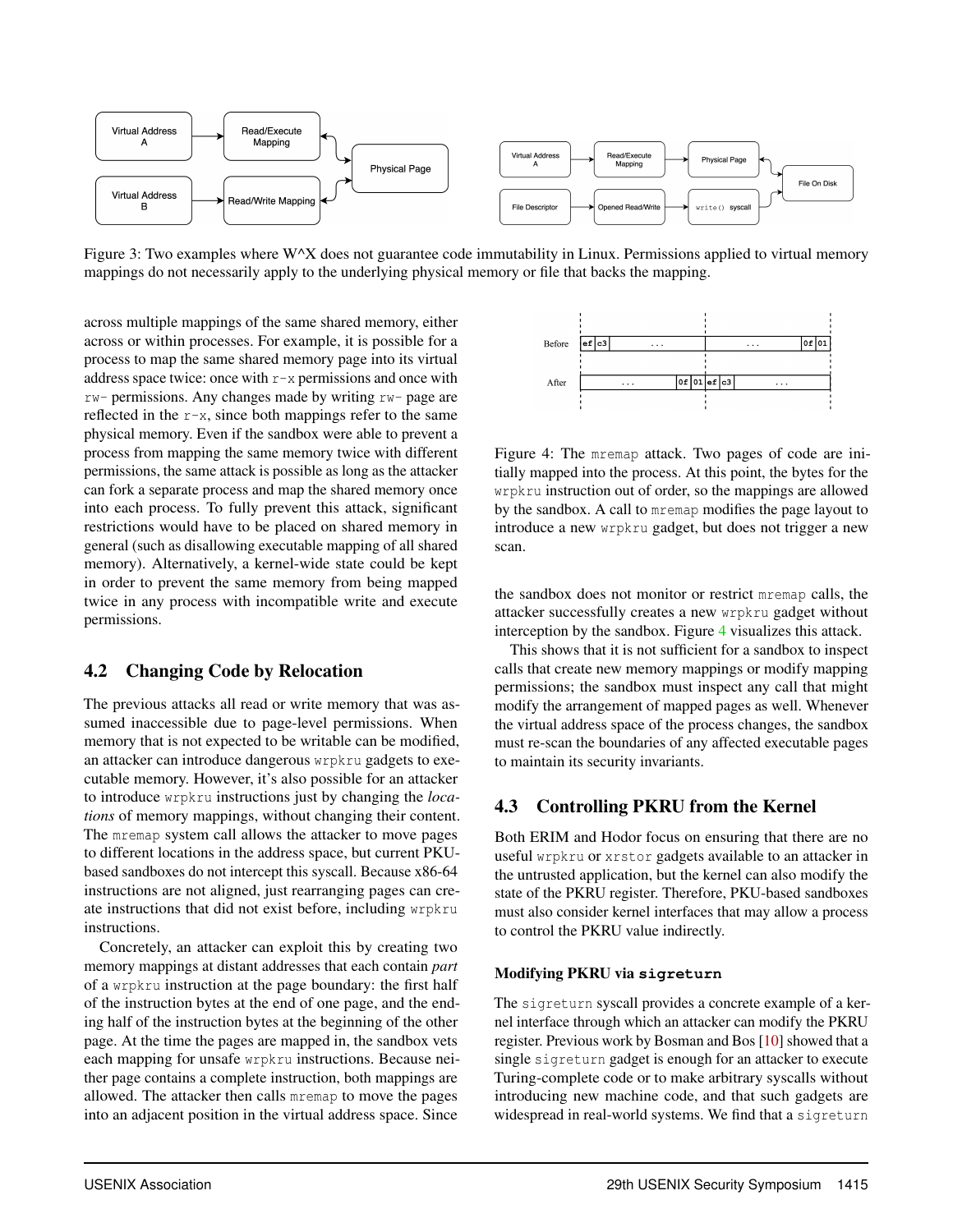gadget also allows the attacker to control the PKRU register without needing a wrpkru or xrstor instruction.

A process ordinarily uses sigreturn to restore the program's execution state after handling a signal. When the kernel delivers a signal to the process, it first stores the process's execution state on the stack of the signal handler. It then pushes a return pointer to a sigreturn trampoline and starts execution at the signal handler. When the handler returns, it pops the return pointer to the sigreturn trampoline. The trampoline then makes the sigreturn syscall, with the previously-stored state still on the stack. Figure [5](#page-8-0) illustrates the state of the userspace stack upon signal delivery.

Inside the kernel, sigreturn restores the process CPU state from the stored values on the stack before returning to userspace. That state includes the contents of registers such as the instruction pointer, stack pointer, and general-purpose registers. It can also contain an extended set of registers including floating-point registers and the PKRU register.

Since existing PKU-based sandboxes only consider wrpkru and xrstor instructions, they do not prevent the untrusted application from modifying its own PKRU register via sigreturn. An attacker can set up a crafted state on the stack and make the sigreturn syscall to convince the kernel to "restore" an arbitrary value to the PKRU register without needing a wrpkru or xrstor gadget in userspace.

Note also that proposed patches [\[8\]](#page-15-4) to the Linux kernel that mitigate the sigreturn-oriented programming attacks de-scribed by Bosman and Bos [\[10\]](#page-15-3) do not appear to prevent this attack from working against PKU-based sandboxes because they are aimed at preventing initial exploitation of sigreturn calls by an attacker to bootstrap a control-flow hijacking attack. In contrast, the threat model for intra-process memory isolation assumes that an attacker already controls execution in the untrusted component. The proposed patches make blind exploitation of sigreturn gadgets more difficult by requiring a secret "signal cookie" placed by the kernel at signal delivery to remain intact upon signal return. This mitigation does not stop an attacker who already has the ability to register signal handlers or arrange for the delivery of real signals.

#### 4.4 Race Conditions

The architecture of PKU-based memory isolation sandboxes must also consider an attacker who can attempt to exploit race conditions by controlling more than one thread. An attacker who compromises the control flow of one thread can generally hijack other threads by tampering with their stacks. Even in an application that is ordinarily single-threaded, an attacker can call the clone syscall to create a new thread. Consequently, sandboxes must either handle race conditions or explicitly forbid new threads by blocking calls to clone.

Existing designs do consider some potential race condition attacks. ERIM specifies that the trusted library *T* should allocate a PKU-protected stack to prevent other threads



<span id="page-8-0"></span>Figure 5: State of userspace stack during signal delivery. The saved PKRU state is stored among the CPU extended state in unprotected memory, and can be modified by the handler or another thread before it is restored by the kernel.

from accessing intermediate data or hijacking control flow while *T* is executing. Hodor also requires that each trusted library has its own set of stacks that are accessible only from that library. However, there are other attack vectors for race conditions that must also be carefully considered.

#### Signal Delivery

Hodor additionally blocks delivery of signals while the trusted library is executing, in order to prevent an attacker from interrupting the trusted library. Recall from Section [4.3](#page-7-2) that signal delivery stores CPU state including general-purpose registers on the stack. This means that if a signal is delivered while execution is in the trusted component  $T$ , the kernel may leak the contents of *T*'s registers to the untrusted application by placing them on an unprotected stack. Note that this issue is distinct from the ability to control PKRU via sigreturn; this information leakage would occur at the time of signal *delivery*, not the return from the handler.

At first glance it may appear that this issue could also be easily fixed by using a PKU-protected stack for signal handling. In Linux, a process can use the syscall sigaltstack to specify a memory region to be used as the stack for signal handling. However, when the kernel delivers a signal it first writes the context data to the handler stack before transferring control to the handler. The kernel checks the value of the PKRU register at the time of signal delivery. If the write would not be allowed under that PKRU value, then the kernel refuses to write the context data and instead delivers a segfault to the process. This design choice by the Linux kernel developers makes it difficult to set up a protected stack for signal handling that functions correctly regardless of when a signal is delivered.

#### Memory Scanning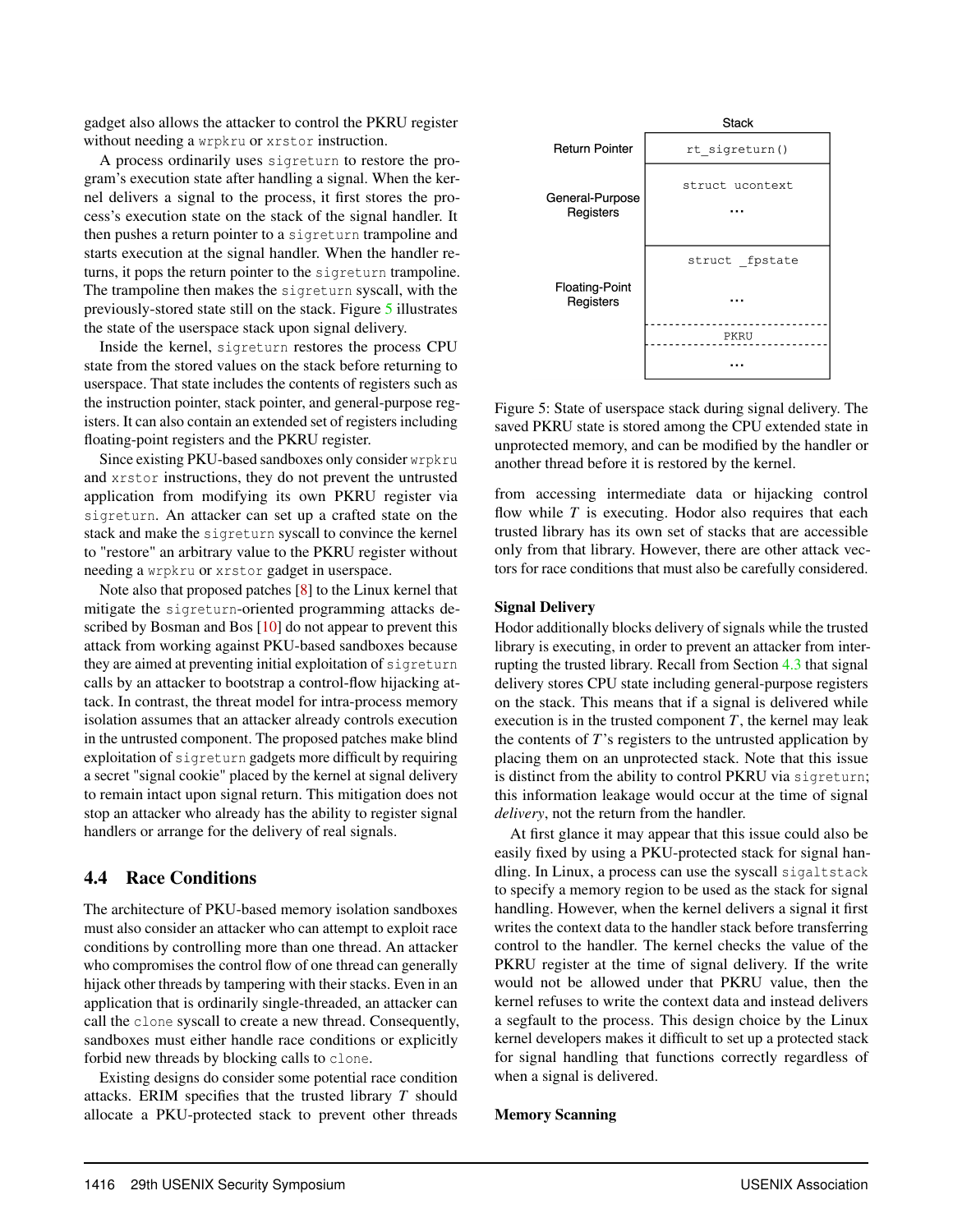Recall that both ERIM and Hodor scan new executable memory that is loaded by the untrusted application to vet it for unsafe wrpkru gadgets. To do this securely, it is critical that the order of operations is considered. For example, consider an application that makes an mprotect call to change the permissions on one page from  $rw$ - to  $r-x$ . If the order of these operations is not handled carefully, then it may leave the implementation vulnerable to one of two race conditions. First, if the sandbox performs the scan making the permissions change, then a second thread in the untrusted application can modify memory during the scan but before the permissions change. This may result in code that was safe at the time it was scanned, but is not safe by the time it is marked executable. If instead the sandbox makes the permission change first and then does the scan, then another thread can attempt execute the unvetted page before the scan completes.

Several factors make this race condition practical to exploit. First, the attacker may fork child processes to repeatedly attempt the race condition. Secondly, the attacker can get feedback (via the output of the child process) on whether an attempt failed because the change was made *too early* (before the bytes were scanned) or *too late* (after the page was no longer writable). Some amount of CPU scheduling is also under the attackers control; in a multi-core system, the attacker may bind each thread to separate cores to increase the odds that they run concurrently. The combination of these factors allows an attacker to repeatedly attempt the exploit, while dynamically adjusting the timing based on feedback from each attempt.

In order to close off this avenue of attack, the sandbox must temporarily render the page both non-writable and non-executable, perform the scan, and then mark the page readable and executable. This ordering prevents both execution of the memory before the scan and modification of the memory during the scan, assuming that attacks subverting page permissions (detailed in Section [4.1\)](#page-5-1) are also mitigated.

#### Determination of Trusted Mappings - ERIM

The paper describing ERIM does not detail exactly how the ptrace-based sandbox determines whether a mapping is requested by the trusted library T or not. However, the published implementation uses a bit stored in global (PKU-protected) memory to enable trusted mappings. The bit is set just before performing a trusted mapping and cleared immediately afterwards. When a memory-related call is made, the tracer reads this bit to determine if the process is currently in a trusted context. Note that since the bit is stored in a PKU-protected page, the untrusted component cannot simply toggle this bit itself to perform a trusted mapping; it must go through the trusted component.

However, since this flag is shared for the whole process, a race conditions results when there are multiple threads mapping memory. If an untrusted context makes a mapping at the same time that a trusted mapping is being made, then

```
1 // Trusted Component
 2
  char * secret;
  void allocate_secret () {
   // map a new secret page
    secret = \texttt{mmap} ( NULL, PAGE\_SIZE, read\_write, ...);
     // isolate the page to the component
9 int r = pkey_mprotect (secret_page,<br>10 PAGE SIZE,
       PAGE SIZE.
11 read_write<br>12 TRUSTED PK
       TRUSTED_PKEY):
13
14 // If pkey_mprotect fails, kill process
15 if (r = 0) exit (1);
16 }
17
18
19 // Untrusted Component
20
21 void exploit () {
22 // override the pkey_mprotect syscall to skip but
       return 0
23 add_seccomp_override ( SYS_mprotect_key , 0) ;
24
25 // call trusted library - pkey_mprotect () silently
        fails
26 allocate secret () ;
27
28 // secret is accessible to untrusted component
29 printf ("secret: %s\n", secret );
30 }
```
<span id="page-9-0"></span>Listing 1: C-like pseudocode illustrating how seccomp filters can be used to manipulate intra-process behavior.

the both mappings will be accepted as trusted.

The attacker can create a second thread that attempts to create a mapping with rwx permissions in a tight loop. On the main thread, the attacker induces a legitimate trusted mapping call by mapping in new, *safe* executable code. After the subsequent scan completes, ERIM's trusted library makes a trusted mprotect call to mark the code as r-x. Meanwhile, the second thread is repeatedly attempting to make rwx mappings. In an untrusted context, these mappings are ordinarily downgraded to rw- by the tracer. However, when the call is made simultaneously with the legitimate trusted mapping in the main thread, the tracer checks the global variable and mistakenly identifies both as trusted. This allows the rwx mapping to succeed. Once the mapping has been created, the attacker can write and execute unsafe code on this page without detection by the sandbox. Figure  $6$  shows the execution of both threads on the same timeline. The attacker repeatedly attempts to create rwx in a very small loop, while another thread creates legitimate trusted  $r-x$  mappings. Afterwards the attacker checks the permissions of the mapped page and uses any that are rwx. Because the attacker can quickly and repeatedly attempt the race condition without any adverse effects, exploiting this race condition is very practical.

# <span id="page-9-1"></span>4.5 Interfering with Non-memory Shared Resources

Besides attacking memory directly, an attacker may also target other process-wide shared resources that may affect the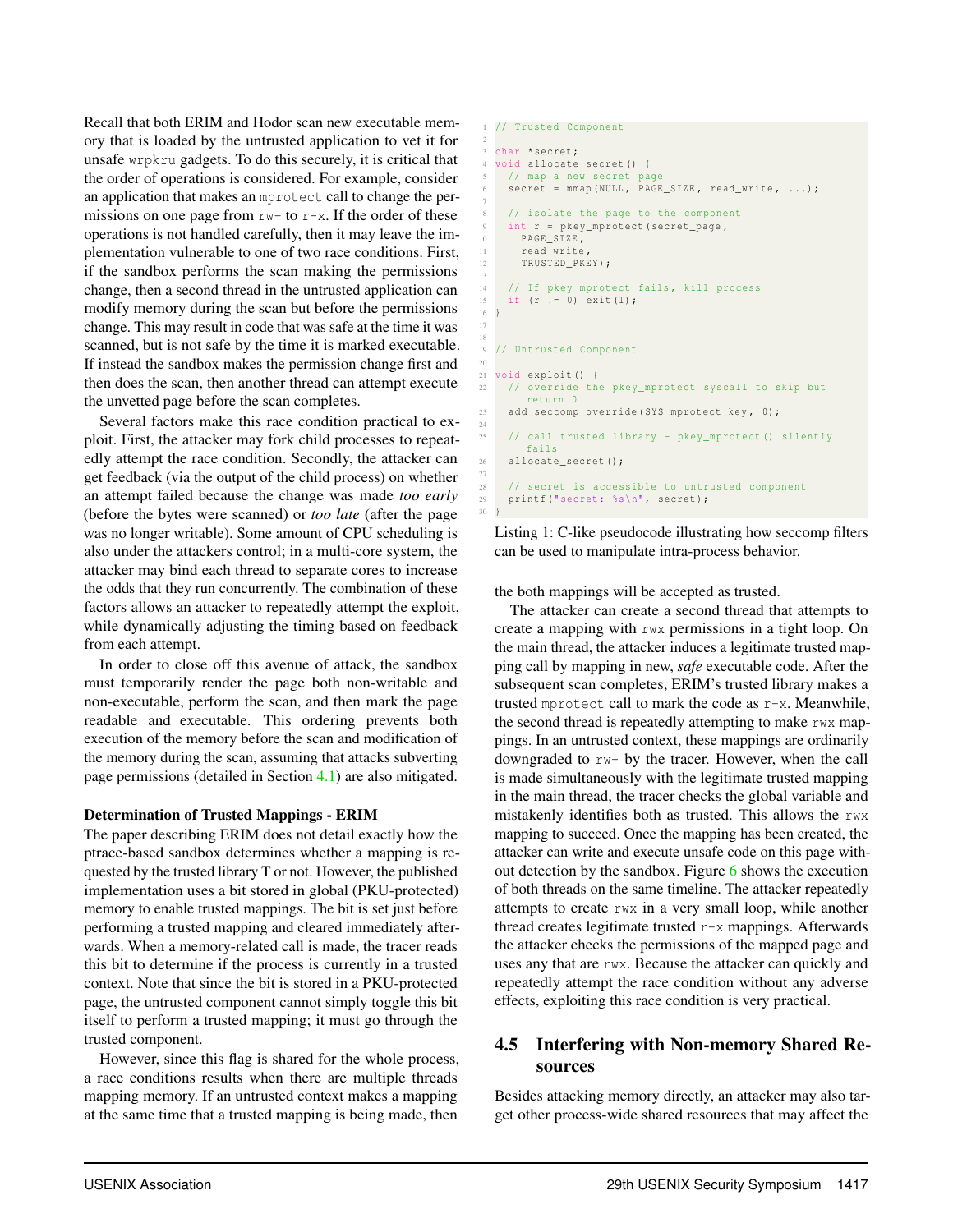

<span id="page-10-0"></span>Figure 6: In ERIM, a race condition allows an untrusted thread to make writable and executable mappings, as long as they are made concurrently to a trusted component mapping in another thread.

behavior of the trusted library. Consequently, even trusted libraries with apparently bug-free code may have vulnerabilities when they rely on assumptions about resources that may be open to tampering from the untrusted components.

#### Influencing Intra-process Behavior with **seccomp**

One example of a potentially exploitable shared resource is the seccomp filter associated with the process. Processes can specify a seccomp filter via the prctl syscall. The filter runs each time the process attempts to make a syscall, and may either allow the syscall to execute or cause it to return immediately with a specified value. ERIM's ptrace-based sandbox uses a seccomp filter to intercept memory-related syscalls, but this does not stop the untrusted component from further installing new filters. When multiple filters are installed, all are run but certain return results take precedent over others (in general, the more restrictive result takes precedence) [\[2\]](#page-15-0).

A malicious seccomp filter can alter the behavior or return values of a syscall in a way that violates the ordinary behavior of the syscall, creating an exploitable condition in otherwise correct code. Linux does not allow a process with a seccomp filter to execute an SUID application in order to prevent it from undermining the behavior of the application run with elevated privileges [\[2\]](#page-15-0). The same risk applies when switching to a trusted component in a PKU-based secure memory isolation system.

More concretely, imagine a trusted library that allocates new memory and then tries to protect the memory with its PKU domain by calling pkey\_mprotect on it. The library trusts the kernel to execute the call and update the PKU domain on the mapped memory, or return an error value. However, a malicious seccomp filter could deny pkey\_mprotect calls and force them to return a value indicating success. This attack would allow an attacker to trick the trusted library into using unprotected memory that it believes to be isolated. Listing [4.4](#page-9-0) demonstrates this attack in C-like pseudocode.

## <span id="page-10-1"></span>4.6 Modifying Trusted Mappings

An attacker may also try to access isolated memory or modify the trusted library code by changing the virtual address space of the trusted library. Hodor discusses such attacks and prevents them by informing the kernel of the trusted libraries code and data addresses, then preventing further attempts to change those mappings from an untrusted context. However, ERIM does not consider such attacks.

For example, instead of trying to change the PKRU register to grant access to a particular PKU domain, the attacker may simply change the PKU domain associated with the mapping to make it accessible. The attacker can make a pkey\_mprotect syscall, changing the protection key on any page to the untrusted domain. The kernel allows this call regardless of the PKRU register state of the caller or the PKU domain of the targeted memory; there is no requirement that the caller is able to actually read or write the targeted memory at the time the call is made. Because trusted component has permission to access *both* the trusted and untrusted domains, subsequent accesses from the trusted component succeed as usual, and the trusted component is unaware of the change in the page's protection key.

Similar attacks are possible by targeting the code mappings of a trusted library. If the code that immediately follows a trusted context switch can be swapped out using syscalls like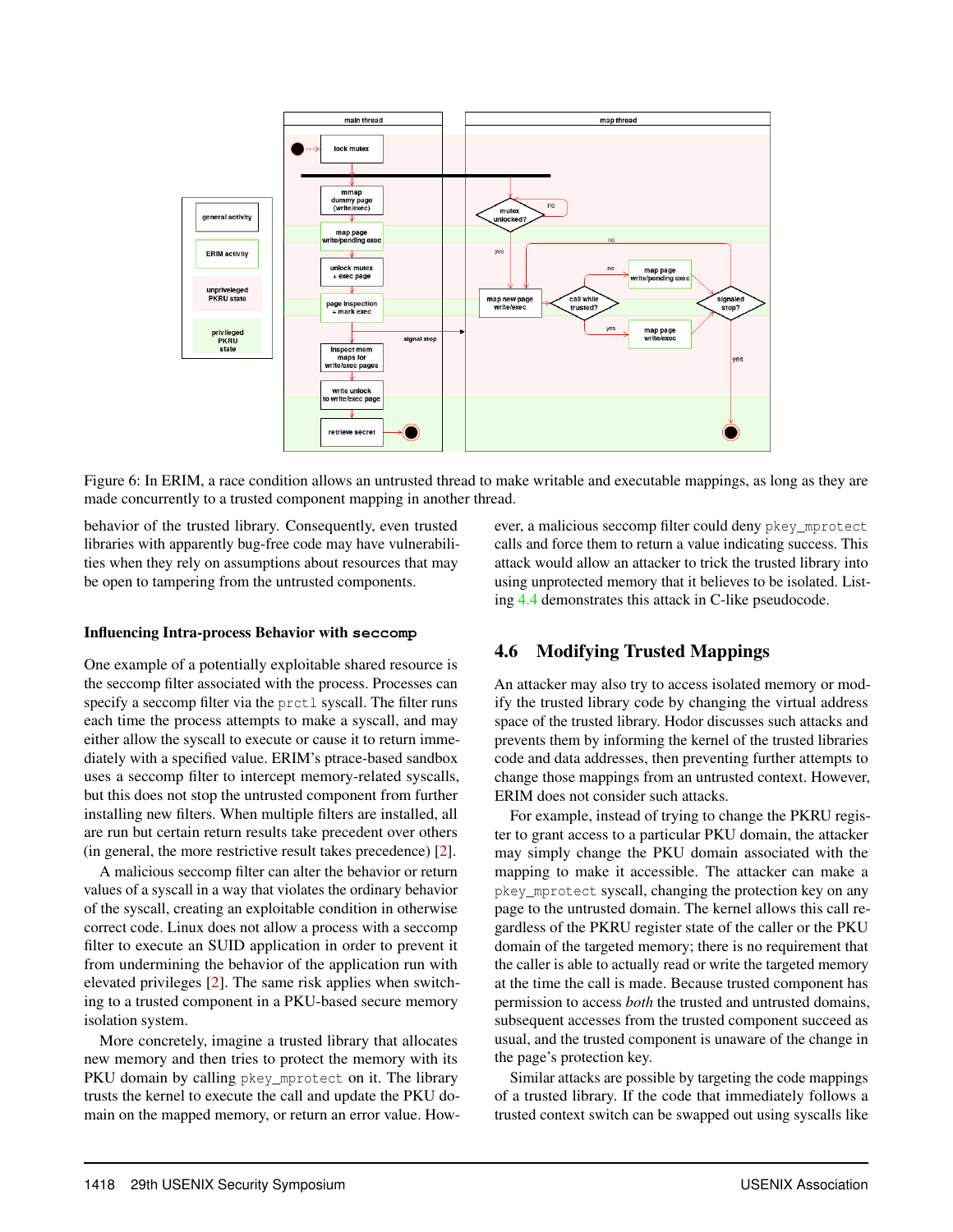munmap, mmap, or mremap then the integrity of the trusted library code may be compromised.

## <span id="page-11-0"></span>5 Performance Impact of Extended Ptracebased Sandboxing

We develop an extension to the ptrace-based sandbox that prevents a *subset* of the attacks developed earlier. Notably, we can partially mitigate the exploits from Section [4](#page-5-0) by tracing added system calls in ERIM [\[49\]](#page-17-0). These system calls are shown in Table [2,](#page-12-0) along with what threat vectors they mitigate. We add additional seccomp BPF filters to the ptrace-based sandbox module of ERIM, which routes calls to ERIM that need to be checked for memory access permissions. ERIM's ptrace-based sandbox runs only in userspace and does not require kernel changes. The ptrace-based sandbox instruments programs by calling them with a binary provided in the ERIM software package. This sandbox model is the more likely target for practical deployment of ERIM to protect real users against software vulnerabilities.

We re-iterate that these additional traces *do not* constitute complete mitigations to the attacks described in Section [4](#page-5-0) against PKU systems in general, but serve to demonstrate a lower bound on overhead to the proposed ERIM system when adding the necessary additional syscall traces to ERIM. We emphasize that these results apply only to the ptrace-based sandbox architecture, where performance is heavily dependent on the number of system calls requiring a context switch to the tracing process. Kernel-based solutions (for example, using Linux security module) avoid this performance problem but incur deployability and maintainability costs.

The authors of ERIM [\[49\]](#page-17-0) measured the throughput of the popular NGINX webserver in requests per second using a server implementing OpenSSL with and without ERIM protecting secure key access. This benchmark serves to illustrate the performance impact of a webserver protected by ERIM against software vulnerabilities versus a server that is not protected. The authors claim that ERIM achieves roughly 95% to 98% of the performance of the native, non-protected OpenSSL using the kernel module implementation of ERIM. We first replicate the 2% performance impact in requests per second shown by the ERIM Kernel bars in Figure [7.](#page-12-1)

We use the identical configuration to the published ERIM  $<sup>1</sup>$  $<sup>1</sup>$  $<sup>1</sup>$ ,</sup> on an PKU-enabled Amazon Web Services c5d.4xlarge EC2 instance, which has a 16-core Intel $(R)$  Xeon $(R)$  Platinum 8124M CPU @ 3.00GHz processor, 32 GB of RAM, and a 450 GB NVMe SSD. We run the benchmarks with a 1-worker NGINX, 5 iterations, and 120 seconds of measurement time per benchmark. We increased the iterations used to average the requests per second from 3 to 5 and increased the time from 65 to 120 seconds because these options from the published configuration yielded larger standard deviations. With these parameters, all following results had standard deviation percentages of less than 1.0.

To measure ERIM with the additional traced syscalls, we first need to examine the performance of ERIM in kernel mode versus using the ptrace-based sandbox module. The authors of ERIM claim that ERIM with ptrace has the same performance of the kernel mode ERIM with only 2% overhead. We measure the difference and show the comparison in Figure [7.](#page-12-1) Notably, we find the ptrace-based sandbox version incurs a significant performance impact at lower content sizes compared to ERIM running in the kernel. At 1kb of content fetched by the Apache Benchmark suite, ERIM in userspace suffers 20% worse performance than the published kernel mode ERIM benchmarks, and slowly approaches the native and kernel version as more content is fetched.

We then altered ERIM to filter the additional system calls shown in Table [2](#page-12-0) and measured the performance. We find that modifying ERIM's ptrace-based sandbox to trace the syscalls responsible for the vulnerabilities in Section [4](#page-5-0) results in a 40% greater loss in throughput on top of the published version from August 2019. In raw performance numbers, this loss in throughput translates to NGINX operating at 76,545 requests per second for native performance at 1kb of content, 74,413 requests per second for the original ERIM performance at 1kb of content, and 29,728 requests per second when ERIM has the additional traces applied to mitigate the attacks in Section [4.](#page-5-0) ERIM-based web servers including the additional traces identified in Table [2](#page-12-0) operate at only 40% of the throughput of the unsecured non-ERIM webserver performance, a stark difference from the 2% claimed by Vahldiek et al. [\[49\]](#page-17-0).

Figure [8](#page-12-2) also highlights a version of ERIM where the additional traces are restricted to only the open syscall. By examining the performance impact of only the open call, we reveal that ERIM's tracing of open alone leads to much of the loss in performance seen for all syscalls traced in Table [2.](#page-12-0) The performance overhead of tracing open serves as a lower bound to mitigate the Procfs Write, File Mapping, and Shared Memory vulnerabilities from Section [4](#page-5-0) and shown in Table [2.](#page-12-0)

## 6 Discussion

The diverse set of vulnerabilities in existing PKU-based sandboxes require diverse mitigations. Attacks that take advantage of alternate memory access paths (detailed in Section [4.1\)](#page-5-1) require a comprehensive solution to guarantee the integrity of executable code in a process's virtual address space, which we discuss later in Section [6.3.](#page-13-0) Race conditions can be mitigated by a design that incorporates a multi-threaded attacker into the threat model and orders operations carefully, preventing intervening changes, which we also discuss later in Section [6.3.](#page-13-0) Other attacks, such as the mremap and seccomp exploits described in Sections [4.2,](#page-7-3) [4.5,](#page-9-1) and [4.6](#page-10-1) can be miti-

<span id="page-11-1"></span><sup>1</sup>[https://gitlab.mpi-sws.org/vahldiek/erim/tree/master/](https://gitlab.mpi-sws.org/vahldiek/erim/tree/master/bench/webserver) [bench/webserver](https://gitlab.mpi-sws.org/vahldiek/erim/tree/master/bench/webserver)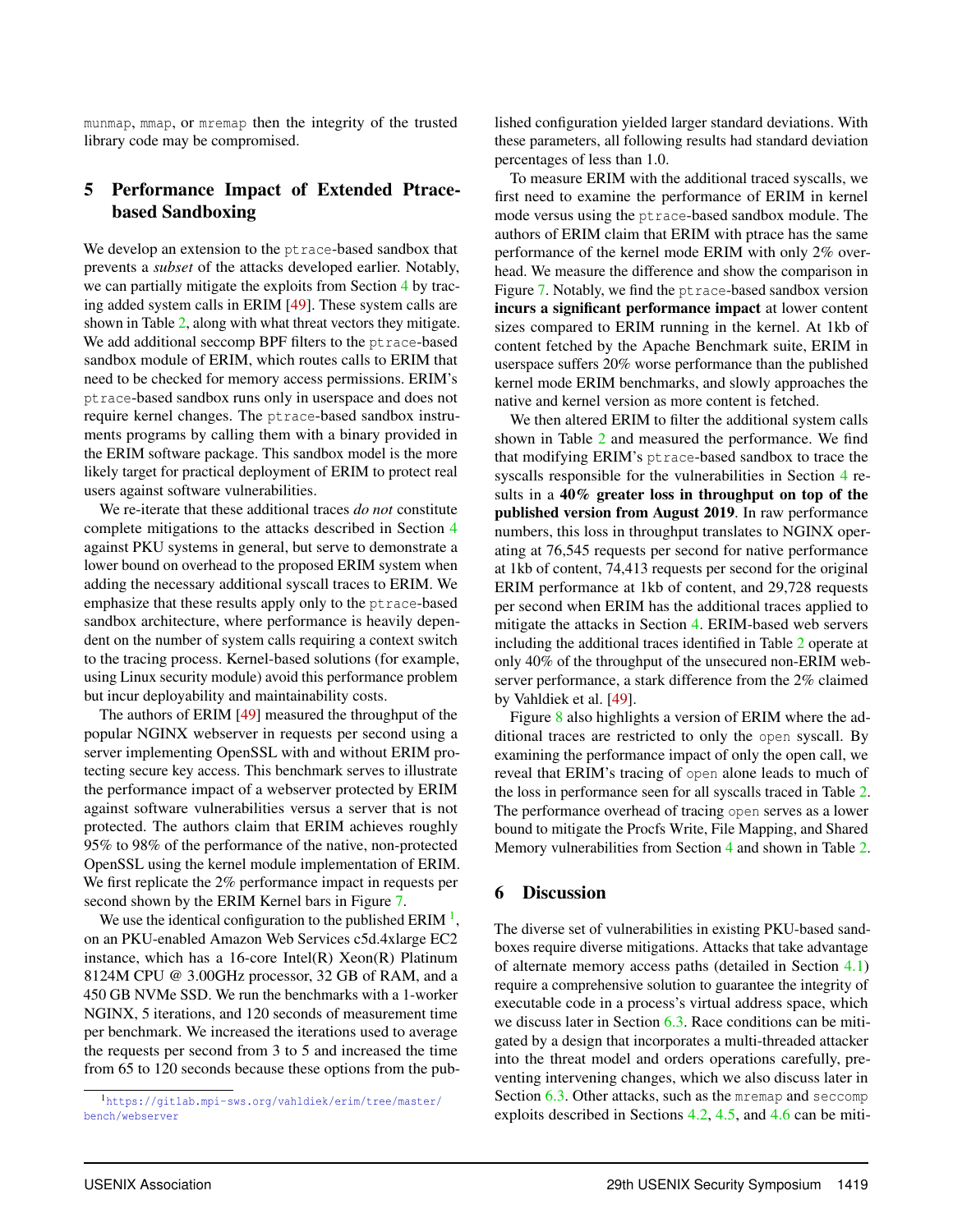| <b>Additional Traced Syscall</b> | Comment                            | Mitigates Attack                        |
|----------------------------------|------------------------------------|-----------------------------------------|
| open                             | Opening files or file-like objects | Procfs Write/File Mapping/Shared Memory |
| creat.                           | Functions like open                | Procfs Write/File Mapping/Shared Memory |
| openat                           | Functions like open()              | Procfs Write/File Mapping/Shared Memory |
| munmap                           | Additional mmap-like call          | Modifying trusted mappings              |
| mremap                           | Additional mmap-like call          | Remap                                   |
| remap_file_pages                 | Moves file-backed pages            | Remap                                   |
| prctl                            | Modifies process properties        | Seccomp                                 |
| ptrace                           | Traces processes                   | Indirect memory access                  |
| process_vm_readv                 | Reads memory from other processes  | <b>VM</b> Read                          |
| process_vm_writev                | Writes memory from other processes | <b>VM</b> Read                          |
| sigaltstack                      | Signal handling                    | Prevents changing signal handler        |
| rt_sigreturn                     | Processes signals                  | Sigreturn                               |

Table 2: Additional syscalls traced by our modified ERIM in order to demonstrate the performance impact of only one portion of the patches needed to secure memory isolation with PKU instructions.



Figure 7: NGINX Throughput (requests/second) with one worker, normalized to native (no protection), ERIM kernel mode vs. ERIM with ptrace.



Figure 8: NGINX Throughput (requests/second) with one worker, normalized to native (no protection) of the original ERIM, ERIM with the open() call traced, and ERIM with all syscalls from Table [2](#page-12-0) traced, with varying request sizes. Std. deviations all under 2.0%.

gated by more carefully restricting certain syscalls. However, tracing additional syscalls in the ptrace-based sandbox has a high overhead for syscalls that are called often, which we mea-

<span id="page-12-0"></span>sure in this section. Still others attacks, like the sigreturn attack in Section [4.3,](#page-7-2) could be easily mitigated by kernel changes but do not appear to be completely fixable using only the ptrace-based sandbox architecture.

<span id="page-12-1"></span>Intra-process isolation fundamentally changes the threat model of an operating system that otherwise gives processes a high degree of control over their own code and environment. As a result, intra-process isolation systems risk turning otherwise innocuous kernel interfaces into vulnerabilities. PKU-based memory isolation systems are especially fragile because the Linux kernel does not treat PKU as a security feature (in fact, a recent patch to the Linux kernel introduced an internal kernel helper function for bypassing PKU-related checks on userspace memory accesses [\[25\]](#page-16-2), which is used to service some syscalls such as process\_vm\_read). In this situation, it is difficult for system designers to conclusively identify every kernel interface that may violate the new security assumptions imposed on it.

# 6.1 PKU: Reliability or Security?

<span id="page-12-2"></span>PKU is not designed as a security feature, since an unprivileged instruction can assign arbitrary rights to the PKRU register. Of course, this design does not mean that PKU cannot be repurposed for security. But it does have important implications for the way kernel developers perceive and treat the feature. For example, an early discussion on a Linux developer mailing list (which decided how sigreturn should treat the PKRU register) envisioned PKU being used to provide *reliability* against accidental out-of-bounds memory accesses, rather than *security* against an intentional attacker [\[36\]](#page-17-7). Developers likely used similar reasoning when deciding to allow processes from indirectly accessing their own PKU-protected memory through interfaces like process\_vm\_readv, ptrace, and /proc/self/mem.

ERIM and Hodor must assume a trusted, secure kernel. Otherwise, whatever security guarantees they provide in userspace are moot. However, the above issues show that it is not enough for the kernel to be trustworthy in its own threat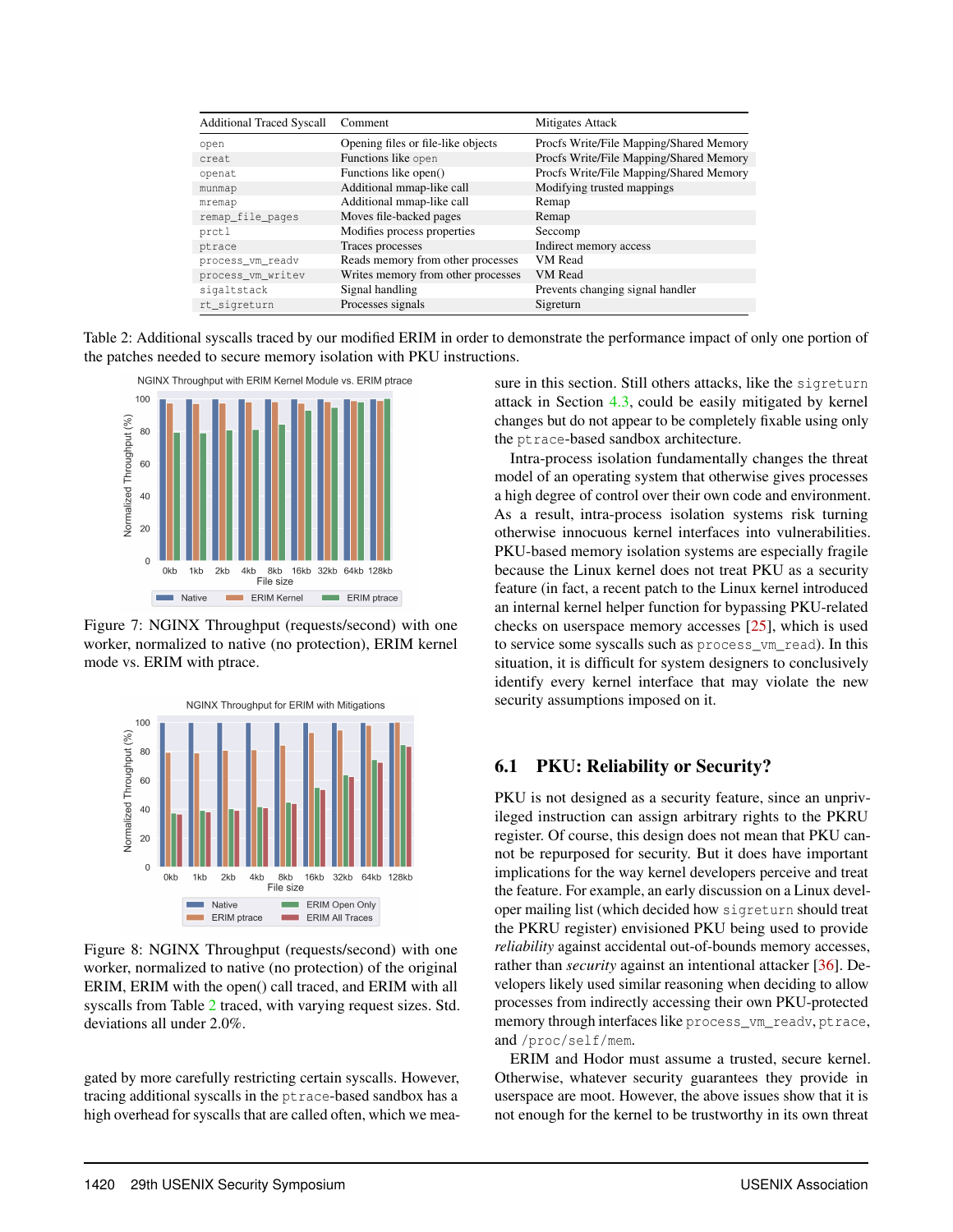model, but that it must also enforce the new trust boundaries required by the PKU sandbox. The PKU-based sandboxes try to augment the kernel to this end, but it is very difficult for the sandbox designers to retroactively find and undo the large number of security-relevant decisions that kernel developers made when supporting the PKU feature without the expectation that it would be used for security.

## 6.2 Assumptions in Secure System Design

The PKU-based sandboxes that we examine in this paper both suffer from similar vulnerabilities because they make some of the same incorrect assumptions, particularly assumptions around the kernel's management of the PKU feature and virtual memory. They assume that, by preventing writable executable memory mappings, W^X fully protects a process's code. This abstraction of W^X in Linux is also used in other systems security papers that rely on code integrity [\[20\]](#page-16-8). However, as our work demonstrates, the Linux virtual memory system requires non-trivial changes to achieve robust code integrity.

# <span id="page-13-0"></span>6.3 Towards Mitigation

Virtual Address Space Integrity. The first challenge to completely addressing the vulnerabilities presented earlier is to mitigate attacks that undermine the virtual address space integrity of the process. Although Linux supports basic page permissions, it is not designed to support strong guarantees about the integrity of code (even in non-writable mappings), as evidenced by the several interfaces that intentionally circumvent page mapping permissions (detailed in Section [4.1\)](#page-5-1). To close these loopholes, userspace applications need a way both to disallow further changes to non-writable pages from interfaces like ptrace and procfs and to prevent mappings that cannot guarantee integrity (i.e., shared memory or filebacked mappings where changes to the underlying resource may be seen in the mapped memory). A purely userspace solution like the ptrace-based sandbox would have a much more difficult task of mitigating these issues.

The interfaces that ignore page permissions like ptrace and procfs are relatively straightforward to mitigate. Since the kernel currently intentionally allows access for these interfaces, patches could be introduced to deny access instead. Both of these interfaces are mediated by "ptrace access checks," which presently are universally allowed for same-PID accesses [\[3\]](#page-15-5). The kernel could simply add a new interface for userspace processes to request that further ptrace access checks are denied even for the same PID.

A mitigation for mutable-backed mappings might be more complicated. Currently, even the shared libraries loaded by the linker are not protected from modification as the process runs (except perhaps by file permissions). Linux once supported a mmap flag MAP\_DENYWRITE which instructed the kernel to prevent any changes to a mapped file, but support for this flag was dropped over concerns about a denial-of-service issue if a user were to map a system file in this way [\[17\]](#page-16-9). Despite suggestions that the denial-of-service problem could be mitigated by requiring that the user have permission to execute the mapped file to use this flag, this feature was never implemented (evidently due to a lack of demand). A patch that re-adds support for this flag could help mitigate the filebacked loophole to code integrity.

Closing the file-backed loophole from userspace alone (as in the case of the ptrace-based sandbox) seems much more difficult without removing significant functionality or tracing a large number of file I/O-related syscalls. The sandbox might be able to disallow any executable mappings on files not owned by root in the first place, although this would break compatibility with any programs that actually need to load libraries dynamically. Alternatively, a userspace sandbox could monitor I/O calls from the traced process to prevent modification to a mapped executable, but this would carry an unacceptable performance penalty for many applications.

In the case of shared memory, a kernel-based sandbox would need to track permissions on different mappings to the same shared memory. Memory that is mapped writable anywhere must not be allowed to be mapped executable elsewhere. A userspace sandbox may have no safe option but to disallow executable mappings on shared memory in general.

Race Conditions Associated with Seccomp-based Filtering. In addition to challenges securing the virtual address space, another serious problem for the ptrace-based sandbox architecture presented earlier in Section [5](#page-11-0) is a race condition inherent in certain types of filtering with seccomp and ptrace. The seccomp filter language provides support for *numeric* filtering of syscall arguments in-kernel, but any further inspection (e.g., dereferencing pointer arguments) is possible only from the tracer running in userspace via the ptrace interface [\[2\]](#page-15-0). However, if the tracer does dereference a pointer and allow the syscall to proceed, then the memory is accessed twice: once from the tracer, and once from the kernel when the syscall is actually executed. Therefore, the tracer has no guarantee that the value inspected is unmodified by the time it is used.

This potential race condition makes it difficult for a ptracebased sandbox to safely inspect arguments to syscalls that require the kernel to read from userspace memory, such as open (which accepts a pointer to the path string) and sigreturn (which reads a saved context structure from the processes's stack pointer). In both cases, the tracer may inspect the memory of the process, but if it finds safe values and allows the syscall to proceed then it has no guarantee that the memory is unchanged when the kernel accesses it.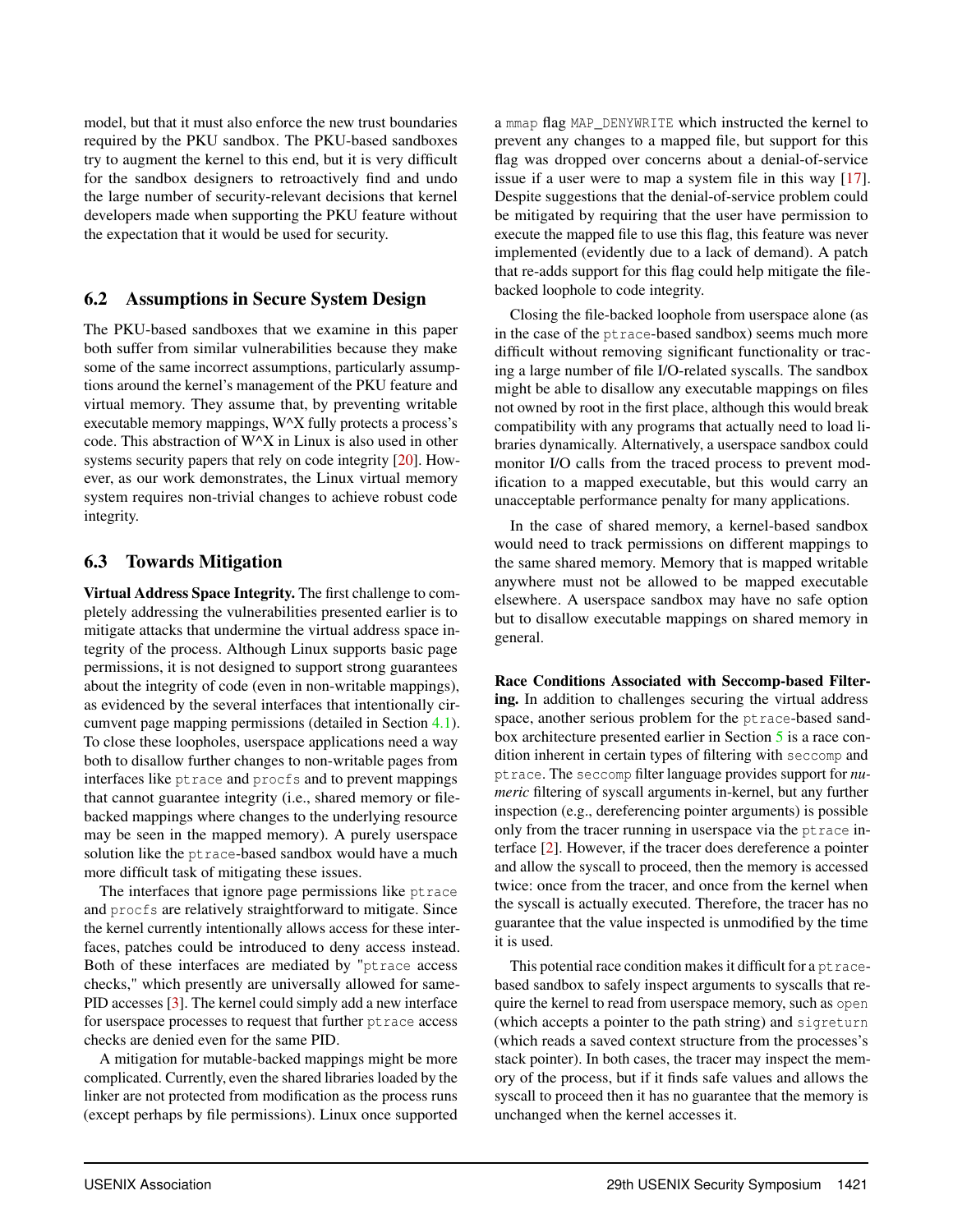## <span id="page-14-0"></span>7 Related Work

In-process isolation is a well-researched topic with a large body of related work. In this section we summarize other works on in-process isolation and describe where they might be vulnerable to issues similar to those presented in this paper.

Kernel Abstractions. Some proposed systems propose novel kernel abstractions to facilitate low-cost switching between memory views, including shreds [\[16\]](#page-16-10) and light-weight contexts (lwCs) [\[33\]](#page-16-11). Like threads, processes may own many lwCs, but these abstractions are not scheduling-related. Instead, each lwC carries its own (potentially overlapping) set of resources, including memory mappings. Because lwCs can be swapped in userspace, lwC switches are twice as fast as traditional context switches [\[33\]](#page-16-11) but still 100x more expensive than PKU changes [\[49\]](#page-17-0). Because lwCs are described and implemented in FreeBSD rather than Linux, our analysis of the Linux kernel's interaction with intra-process isolation does not apply. Such an analysis for BSD-like systems would be interesting future work.

Wedge [\[9\]](#page-15-6) introduces several new kernel concepts including *sthreads* (the application components), *tags* (permissions and memory objects), and *callgates* (predefined component entry points), and uses system calls for component switches. By default, an sthread cannot access any memory, file descriptor, system call, or call gate; instead, permissions for each of these resources must be individually granted by the programmer. These *default-deny* semantics prevent all attacks described in this work by default. However, our work does suggest that it may be difficult for a developer to predict which system calls may lead to isolation bypasses.

VMFUNC. Intel's VT-x virtualization extensions allow for unprivileged switching between extended page tables. MemSentry-VMFUNC [\[31\]](#page-16-3), Hodor-VMFUNC [\[26\]](#page-16-0), and SeCage [\[34\]](#page-17-8) leverage this capability to present alternate memory views to trusted and untrusted application components. MemSentry-VMFUNC and SeCage require CFI to defend against an in-process adversary, while Hodor-VMFUNC uses dual-mapped trampolines for this purpose. The trusted/untrusted transition cost of virtualization-based approaches are inexpensive relative to traditional context switches, but more costly than PKU-based equivalents [\[26\]](#page-16-0). Attacks that target non-memory process resources (such as in Section [4.3\)](#page-7-2) may apply to these systems.

Static and Dynamic Bounds Checking. Type-safe programming languages [\[39\]](#page-17-9) provide isolation via validity checks on memory accesses. These protections can prevent some bugs and security vulnerabilities, but they require the use of specific languages and do not apply to many existing software products. These languages are also unsuited to domains that require direct resource management by the programmer.

Software fault isolation (SFI) [\[15,](#page-16-12) [51,](#page-17-10) [54\]](#page-17-11) can retrofit unsafe languages with similar checks, but at a significant performance penalty. Systems such as NativeClient [\[54\]](#page-17-11) block *all* syscalls from the untrusted component and so are not vulnerable to any of the issues we describe in this paper. Read- /write protection with MemSentry-SFI, a recent implementation, increased average runtime across activities in the SPEC CPU2006 benchmark suite by roughly 20% [\[31\]](#page-16-3). Hardwaresupported checks (e.g. Intel MPX [\[29\]](#page-16-1)) offer improved performance but still have significant runtime costs [\[44\]](#page-17-12), and in some cases are vulnerable to Meltdown-based attacks [\[12\]](#page-15-7). SFI techniques also typically require a mechanism for control flow integrity (CFI) [\[5,](#page-15-8) [42,](#page-17-13) [47,](#page-17-3) [50,](#page-17-14) [52,](#page-17-4) [56,](#page-18-2) [57\]](#page-18-0) to prevent in-process adversaries from simply bypassing bounds checks. CFI adds additional overhead, however; a recent MPX-backed technique introduced 9%-28% runtime overhead on SPEC CPU2006 activities [\[56\]](#page-18-2). A number of exploits in the literature challenge CFI system security [\[14,](#page-16-13) [18,](#page-16-14) [21\]](#page-16-5).

In general, bounds checking approaches seek to prevent initial exploitation rather than constrain an attacker already executing arbitrary control-flow attacks. For this reason, most of our the attacks in this paper do not directly apply. However, there is one that surprisingly may apply: an attacker may be able to modify memory or code if a vulnerable application can be tricked into writing to /proc/self/mem.

Probabilistic Isolation. Probabilistic isolation techniques obscure a process' memory layout to hide sensitive regions like system libraries. A well-deployed example is address space layout randomization (ASLR) [\[35,](#page-17-15) [46\]](#page-17-16). While full ASLR can mitigate buffer overflow attacks, an entire family of effective side-channel bypasses [\[19,](#page-16-15) [23,](#page-16-16) [24,](#page-16-17) [27\]](#page-16-18) casts doubt on the security of such approaches.

Trusted Execution. Trusted enclaves like ARM's Trust-Zone [\[7\]](#page-15-9) and Intel's Software Guard Extensions (SGX) [\[28\]](#page-16-19) provide yet another solution for cordoning sensitive software regions. The protections afforded by these enclaves are robust (even kernel snooping is prohibited), but they are a heavyweight solution inappropriate for many applications [\[58\]](#page-18-3), and can be vulnerable to side-channel attacks [\[22\]](#page-16-20).

IMIX [\[20\]](#page-16-8) and Microstache [\[40\]](#page-17-17) are proposals to add instructions to the x86 ISA for isolating memory regions within a process. However, to defend against an in-process adversary, these extensions require CFI protection or code integrity.

PKU. MemSentry-PKU [\[31\]](#page-16-3) first explored using PKU as an in-process isolation technique, but no provision was made for preventing bypasses by in-process adversaries, so our attacks fall outside their threat model. ERIM [\[49\]](#page-17-0) and Hodor-PKU [\[26\]](#page-16-0) hardened the feature to provide isolation in the presence of such adversaries *without* CFI.

ERIM and Hodor's authors considered and effectively blocked several potential exploit avenues. First, trusted com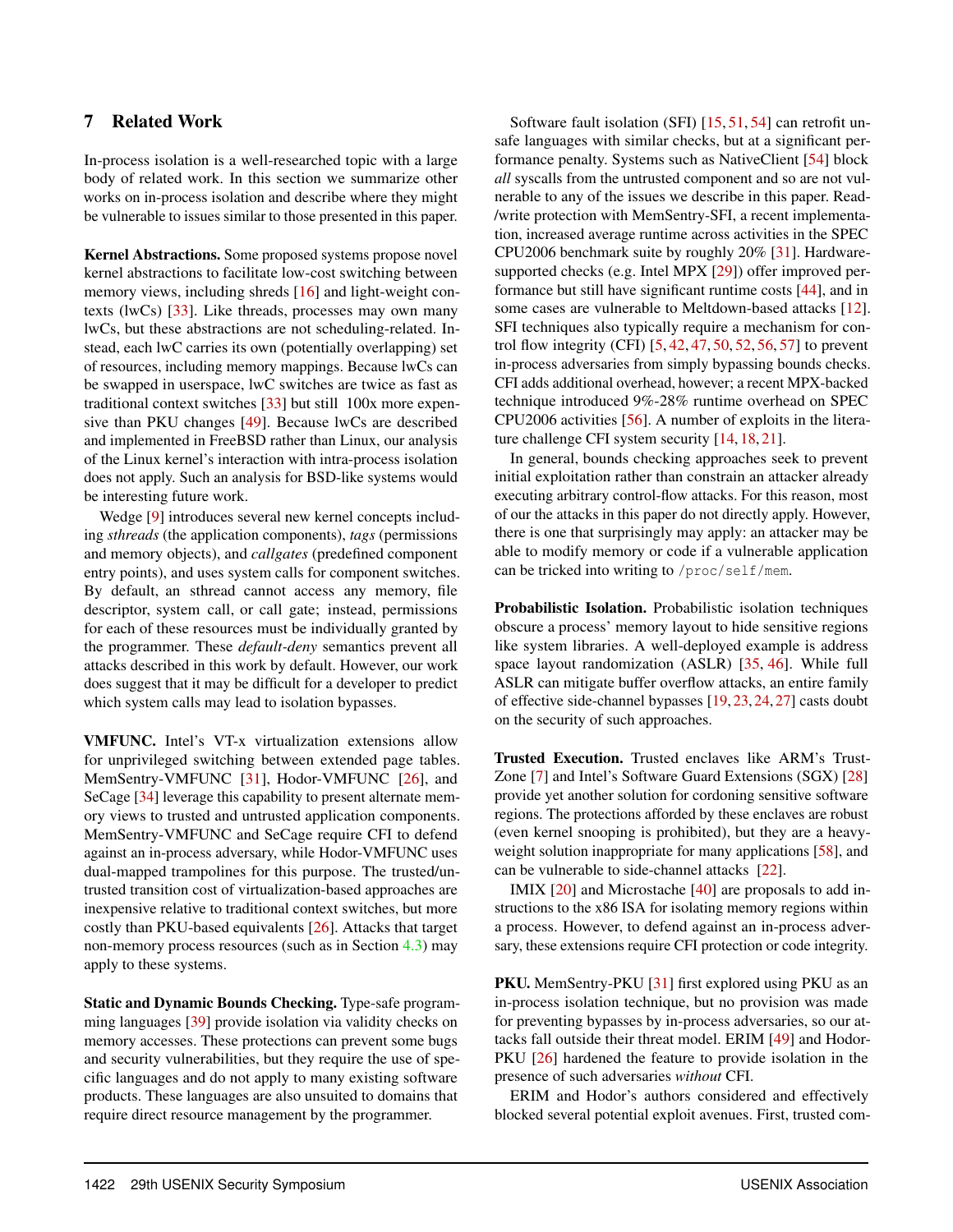ponent thread stacks must be allocated within trusted memory regions. This separation prevents concurrently executing untrusted threads from spying on trusted thread stacks. Additionally, ERIM's inspection process explicitly considers unauthorized PKRU writes that occur across page boundaries to defend against cross-page wrpkru instructions. ERIM installs a non-overridable signal handler for page faults, while Hodor explicitly delays signals during trusted execution.

The Linux kernel's PKU support provides an additional buttress against some exploits. For example, the PKRU is set to the least-permissive (default value) before signals are delivered to processes. While hardware PKRU checks are disabled during privileged execution [\[29\]](#page-16-1), the kernel checks the current PKRU state before dereferencing userspace pointers [\[25\]](#page-16-2). This protection prevents the use of syscalls (e.g. read) to circumvent PKU isolation.

# 8 Conclusion

In-process memory isolation extends traditional system security boundaries to restrict memory accesses between discrete components *within* a single process. Recent works propose using a new hardware feature, Protection Keys for Userspace, to implement in-process memory isolation with low contextswitching overhead and no execution overhead [\[49\]](#page-17-0) [\[26\]](#page-16-0). We evaluate the real-world security of proposed PKU-based sandbox designs and make the following contributions:

- We show that both existing PKU-based sandboxes are vulnerable to similar classes of attacks and provide concrete exploits that bypass the isolation to access protected memory from an untrusted component.
- We examine mitigations and performance impacts.
- We analyze the root cause of the design vulnerabilities and suggest that they generally stem from the inconsistency between the threat models and abstractions used by systems researchers and those used by kernel developers.

Future work could further explore the gap between secure system design abstractions and real-world systems by evaluating similar works that create new trust boundaries in an existing system.

#### Availability

Exploit proof-of-concept software, ERIM software with mitigations, and benchmark software are available at [https:](https://github.com/volsec) [//github.com/volsec](https://github.com/volsec).

## References

<span id="page-15-2"></span>[1] Linux Programmer's Manual: PRO-CESS\_VM\_READV(2). [http://man7.org/linux/](http://man7.org/linux/man-pages/man2/process_vm_readv.2.html)

[man-pages/man2/process\\_vm\\_readv.2.html](http://man7.org/linux/man-pages/man2/process_vm_readv.2.html), 2017.

- <span id="page-15-0"></span>[2] Kernel.org: Secure Computing with Filters. [https://www.kernel.org/doc/Documentation/](https://www.kernel.org/doc/Documentation/prctl/seccomp_filter.txt) [prctl/seccomp\\_filter.txt](https://www.kernel.org/doc/Documentation/prctl/seccomp_filter.txt), 2019.
- <span id="page-15-5"></span>[3] Linux Programmer's Manual: ptrace(2). [http://man7.](http://man7.org/linux/man-pages/man2/ptrace.2.html) [org/linux/man-pages/man2/ptrace.2.html](http://man7.org/linux/man-pages/man2/ptrace.2.html), 2019.
- [4] SELinux Project. [https://github.com/](https://github.com/SELinuxProject) [SELinuxProject](https://github.com/SELinuxProject), 2019.
- <span id="page-15-8"></span>[5] Martín Abadi, Mihai Budiu, Úlfar Erlingsson, and Jay Ligatti. Control-flow integrity principles, implementations, and applications. *ACM Transactions on Information and System Security (TISSEC)*, 13(1):4, 2009.
- [6] Martín Abadi, Mihai Budiu, Úlfar Erlingsson, and Jay Ligatti. Control-flow Integrity Principles, Implementations, and Applications. *ACM Trans. Inf. Syst. Secur.*, 13(1):4:1–4:40, November 2009.
- <span id="page-15-9"></span>[7] ARM. TrustZone whitepaper: [http://](http://infocenter.arm.com/help/topic/com.arm.doc.prd29-genc-009492c/PRD29-GENC-009492C_trustzone_security_whitepaper.pdf) [infocenter.arm.com/help/topic/com.arm.](http://infocenter.arm.com/help/topic/com.arm.doc.prd29-genc-009492c/PRD29-GENC-009492C_trustzone_security_whitepaper.pdf) [doc.prd29-genc-009492c/PRD29-GENC-009492C\\_](http://infocenter.arm.com/help/topic/com.arm.doc.prd29-genc-009492c/PRD29-GENC-009492C_trustzone_security_whitepaper.pdf) [trustzone\\_security\\_whitepaper.pdf](http://infocenter.arm.com/help/topic/com.arm.doc.prd29-genc-009492c/PRD29-GENC-009492C_trustzone_security_whitepaper.pdf), 2009.
- <span id="page-15-4"></span>[8] Scott Bauer. SROP Mitigation: Signal cookies. Linux Mailing List: <https://lwn.net/Articles/674861/>, 2016.
- <span id="page-15-6"></span>[9] Andrea Bittau, Petr Marchenko, Mark Handley, and Brad Karp. Wedge: Splitting applications into reducedprivilege compartments. USENIX Association, 2008.
- <span id="page-15-3"></span>[10] E. Bosman and H. Bos. Framing signals - a return to portable shellcode. In *2014 IEEE Symposium on Security and Privacy*, pages 243–258, May 2014.
- <span id="page-15-1"></span>[11] Jo Van Bulck, Marina Minkin, Ofir Weisse, Daniel Genkin, Baris Kasikci, Frank Piessens, Mark Silberstein, Thomas F. Wenisch, Yuval Yarom, and Raoul Strackx. Foreshadow: Extracting the Keys to the Intel SGX Kingdom with Transient Out-of-Order Execution. In *27th USENIX Security Symposium (USENIX Security 18)*, page 991–1008, Baltimore, MD, August 2018. USENIX Association.
- <span id="page-15-7"></span>[12] Claudio Canella, Jo Van Bulck, Michael Schwarz, Moritz Lipp, Benjamin Von Berg, Philipp Ortner, Frank Piessens, Dmitry Evtyushkin, and Daniel Gruss. A systematic evaluation of transient execution attacks and defenses. In *28th USENIX Security Symposium USENIX Security 19)*, pages 249–266, 2019.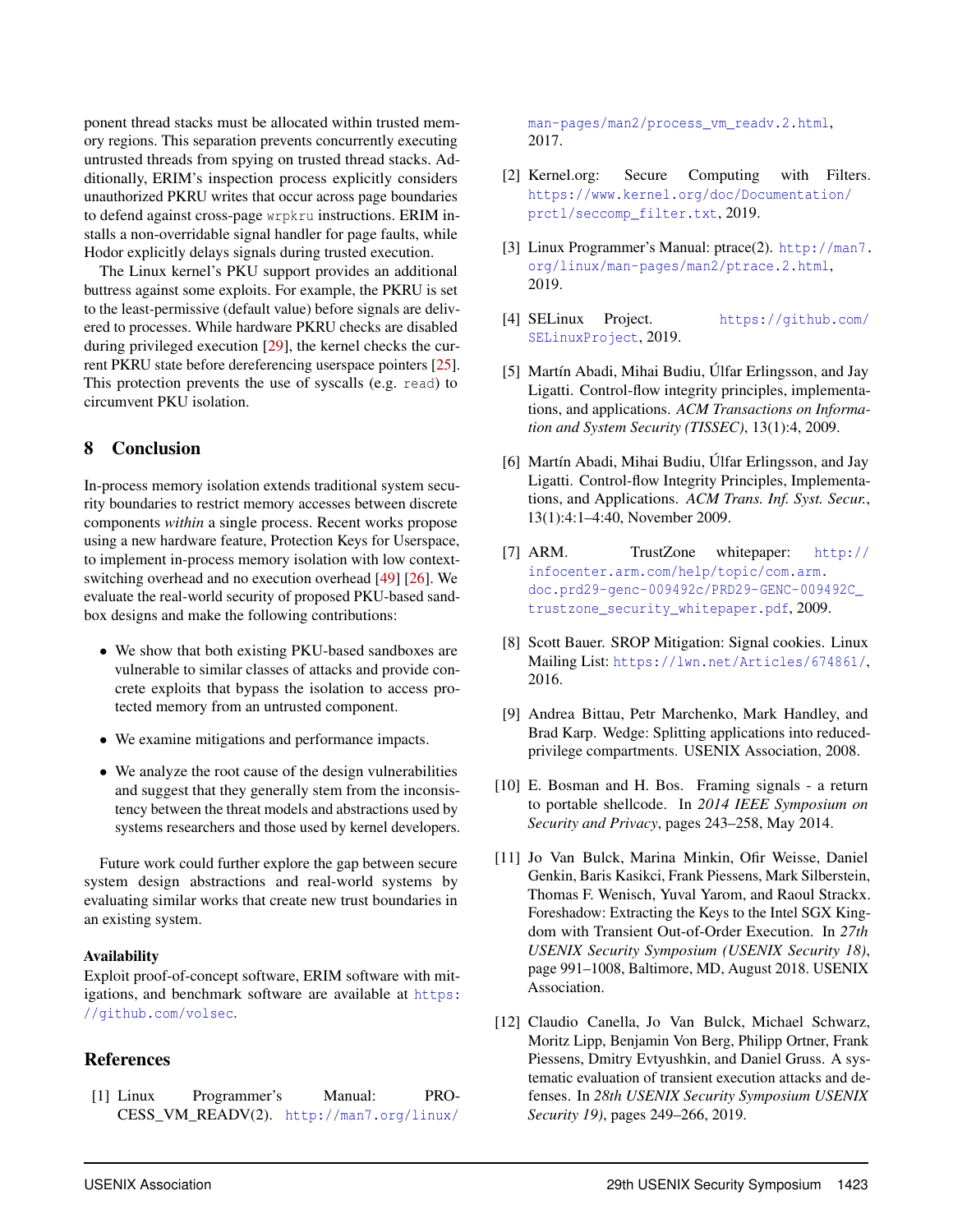- <span id="page-16-4"></span>[13] Nicholas Carlini, Antonio Barresi, Mathias Payer, David Wagner, and Thomas R. Gross. Control-flow bending: On the effectiveness of control-flow integrity. In *24th USENIX Security Symposium (USENIX Security 15)*, pages 161–176, Washington, D.C., August 2015. USENIX Association.
- <span id="page-16-13"></span>[14] Nicholas Carlini, Antonio Barresi, Mathias Payer, David Wagner, and Thomas R Gross. Control-flow bending: On the effectiveness of control-flow integrity. In *24th USENIX Security Symposium USENIX Security 15)*, pages 161–176, 2015.
- <span id="page-16-12"></span>[15] Miguel Castro, Manuel Costa, Jean-Philippe Martin, Marcus Peinado, Periklis Akritidis, Austin Donnelly, Paul Barham, and Richard Black. Fast byte-granularity software fault isolation. In *Proceedings of the ACM SIGOPS 22nd symposium on Operating systems principles*, pages 45–58. ACM, 2009.
- <span id="page-16-10"></span>[16] Yaohui Chen, Sebassujeen Reymondjohnson, Zhichuang Sun, and Long Lu. Shreds: Fine-grained execution units with private memory. In *2016 IEEE Symposium on Security and Privacy (SP)*, pages 56–71. IEEE, 2016.
- <span id="page-16-9"></span>[17] Jonathan Corbet. Kernel Development. Linux Development Article: [http://lwn.net/2001/](http://lwn.net/2001/1011/) [1011/](http://lwn.net/2001/1011/)kernel.php3, 2001.
- <span id="page-16-14"></span>[18] Isaac Evans, Fan Long, Ulziibayar Otgonbaatar, Howard Shrobe, Martin Rinard, Hamed Okhravi, and Stelios Sidiroglou-Douskos. Control jujutsu: On the weaknesses of fine-grained control flow integrity. In *Proceedings of the 22nd ACM SIGSAC Conference on Computer and Communications Security*, pages 901–913. ACM, 2015.
- <span id="page-16-15"></span>[19] Dmitry Evtyushkin, Dmitry Ponomarev, and Nael Abu-Ghazaleh. Jump over ASLR: Attacking branch predictors to bypass ASLR. In *The 49th Annual IEEE/ACM International Symposium on Microarchitecture*, page 40. IEEE Press, 2016.
- <span id="page-16-8"></span>[20] Tommaso Frassetto, Patrick Jauernig, Christopher Liebchen, and Ahmad-Reza Sadeghi. {IMIX}: Inprocess memory isolation extension. In *27th USENIX Security Symposium (USENIX Security 18)*, pages 83– 97, 2018.
- <span id="page-16-5"></span>[21] E. Goktas, E. Athanasopoulos, H. Bos, and G. Portokalidis. Out of control: Overcoming control-flow integrity. In *2014 IEEE Symposium on Security and Privacy*, pages 575–589, May 2014.
- <span id="page-16-20"></span>[22] Johannes Götzfried, Moritz Eckert, Sebastian Schinzel, and Tilo Müller. Cache attacks on Intel SGX. In *Proceedings of the 10th European Workshop on Systems Security*, page 2. ACM, 2017.
- <span id="page-16-16"></span>[23] Ben Gras, Kaveh Razavi, Erik Bosman, Herbert Bos, and Cristiano Giuffrida. ASLR on the line: Practical cache attacks on the MMU. In *NDSS*, volume 17, page 26, 2017.
- <span id="page-16-17"></span>[24] Daniel Gruss, Clémentine Maurice, Anders Fogh, Moritz Lipp, and Stefan Mangard. Prefetch side-channel attacks: Bypassing SMAP and kernel ASLR. In *Proceedings of the 2016 ACM SIGSAC conference on computer and communications security*, pages 368–379. ACM, 2016.
- <span id="page-16-2"></span>[25] Dave Hansen. PATCH 01/33: mm: introduce get\_user\_pages\_remote(). Linux Kernel Patch: [https:](https://lkml.org/lkml/2016/2/12/612) [//lkml.org/lkml/2016/2/12/612](https://lkml.org/lkml/2016/2/12/612), 2016.
- <span id="page-16-0"></span>[26] Mohammad Hedayati, Spyridoula Gravani, Ethan Johnson, John Criswell, Michael L Scott, Kai Shen, and Mike Marty. Hodor: Intra-Process Isolation for High-Throughput Data Plane Libraries. In *2019 USENIX Annual Technical Conference (USENIX ACT 19)*, 2019.
- <span id="page-16-18"></span>[27] Ralf Hund, Carsten Willems, and Thorsten Holz. Practical timing side channel attacks against kernel space ASLR. In *2013 IEEE Symposium on Security and Privacy*, pages 191–205. IEEE, 2013.
- <span id="page-16-19"></span>[28] Intel. Intel® software guard extensions programming reference: [https://software.intel.com/sites/](https://software.intel.com/sites/default/files/managed/48/88/329298-002.pdf) [default/files/managed/48/88/329298-002.pdf](https://software.intel.com/sites/default/files/managed/48/88/329298-002.pdf), 2014.
- <span id="page-16-1"></span>[29] Intel. Intel 64 and IA-32 Architectures Software Developer Manuals, 2019.
- <span id="page-16-6"></span>[30] P. Kocher, J. Horn, A. Fogh, D. Genkin, D. Gruss, W. Haas, M. Hamburg, M. Lipp, S. Mangard, T. Prescher, M. Schwarz, and Y. Yarom. Spectre attacks: Exploiting speculative execution. In *2019 IEEE Symposium on Security and Privacy (SP)*, pages 1–19, May 2019.
- <span id="page-16-3"></span>[31] Koen Koning, Xi Chen, Herbert Bos, Cristiano Giuffrida, and Elias Athanasopoulos. No need to hide: Protecting safe regions on commodity hardware. In *Proceedings of the Twelfth European Conference on Computer Systems*, pages 437–452. ACM, 2017.
- <span id="page-16-7"></span>[32] Moritz Lipp, Michael Schwarz, Daniel Gruss, Thomas Prescher, Werner Haas, Stefan Mangard, Paul Kocher, Daniel Genkin, Yuval Yarom, and Mike Hamburg. Meltdown. *CoRR*, abs/1801.01207, 2018.
- <span id="page-16-11"></span>[33] James Litton, Anjo Vahldiek-Oberwagner, Eslam Elnikety, Deepak Garg, Bobby Bhattacharjee, and Peter Druschel. Light-Weight Contexts: An OS Abstraction for Safety and Performance. In *12th USENIX Symposium on Operating Systems Design and Implementation OSDI 16)*, pages 49–64, 2016.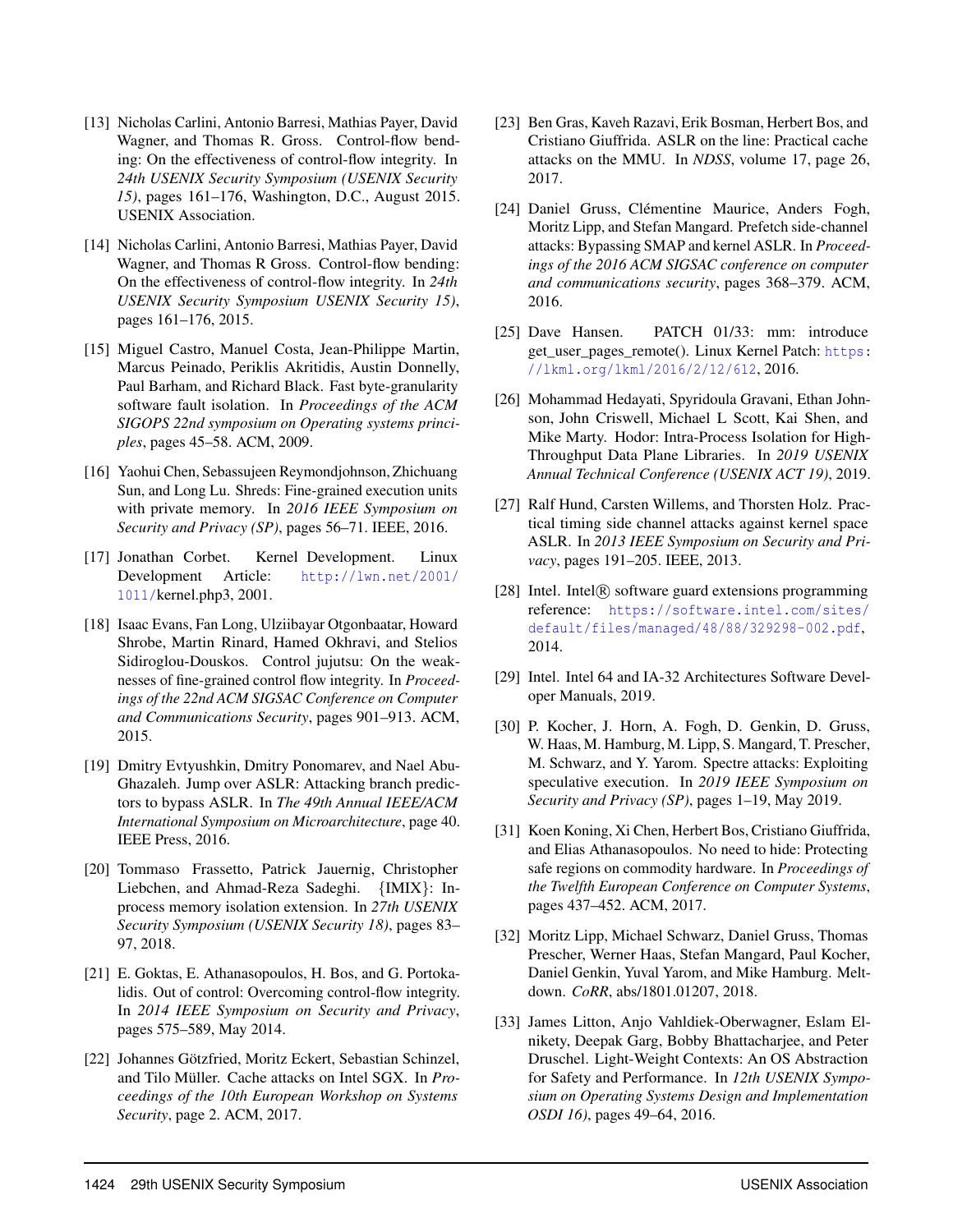- <span id="page-17-8"></span>[34] Yutao Liu, Tianyu Zhou, Kexin Chen, Haibo Chen, and Yubin Xia. Thwarting Memory Disclosure with Efficient Hypervisor-enforced Intra-domain Isolation. In *Proceedings of the 22nd ACM SIGSAC Conference on Computer and Communications Security*, pages 1607– 1619. ACM, 2015.
- <span id="page-17-15"></span>[35] Kangjie Lu, Chengyu Song, Byoungyoung Lee, Simon P Chung, Taesoo Kim, and Wenke Lee. ASLR-Guard: Stopping address space leakage for code reuse attacks. In *Proceedings of the 22nd ACM SIGSAC Conference on Computer and Communications Security*, pages 280– 291. ACM, 2015.
- <span id="page-17-7"></span>[36] Andy Lutomirski. Rethinking sigcontext's xfeatures slightly for PKRU's benefit? Linux Kernel Mailing List: <https://lkml.org/lkml/2015/12/18/571>, 2015.
- [37] Nicholas D Matsakis and Felix S Klock II. The rust language. In *ACM SIGAda Ada Letters*, volume 34, pages 103–104. ACM, 2014.
- [38] Steven McCanne and Van Jacobson. The BSD Packet Filter: A New Architecture for User-level Packet Capture. In *USENIX winter*, volume 46, 1993.
- <span id="page-17-9"></span>[39] Robin Milner, Mads Tofte, Robert Harper, and David MacQueen. *The definition of standard ML: revised*. MIT press, 1997.
- <span id="page-17-17"></span>[40] Lucian Mogosanu, Ashay Rane, and Nathan Dautenhahn. MicroStache: A Lightweight Execution Context for In-Process Safe Region Isolation. In *International Symposium on Research in Attacks, Intrusions, and Defenses*, pages 359–379. Springer, 2018.
- <span id="page-17-2"></span>[41] Vishwath Mohan, Per Larsen, Stefan Brunthaler, Kevin W. Hamlen, and Michael Franz. Opaque Control-Flow Integrity. In *22nd Annual Network and Distributed System Security Symposium, NDSS 2015, San Diego, California, USA, February 8-11, 2015*, 2015.
- <span id="page-17-13"></span>[42] Vishwath Mohan, Per Larsen, Stefan Brunthaler, Kevin W Hamlen, and Michael Franz. Opaque controlflow integrity. In *NDSS*, volume 26, pages 27–30, 2015.
- <span id="page-17-1"></span>[43] James Moris, Stephen Smalley, and Greg Kroah-Hartman. Linux security modules: General security support for the Linux kernel. In *USENIX Security Symposium*, pages 17–31. ACM Berkeley, CA, 2002.
- <span id="page-17-12"></span>[44] Oleksii Oleksenko, Dmitrii Kuvaiskii, Pramod Bhatotia, Pascal Felber, and Christof Fetzer. Intel MPX Explained: A Cross-Layer Analysis of the Intel MPX System Stack. In *Abstracts of the 2018 ACM International Conference on Measurement and Modeling of Computer Systems*, SIGMETRICS 18, page 111–112. Association for Computing Machinery, 2018.
- [45] Hovav Shacham. The geometry of innocent flesh on the bone: Return-into-libc without function calls (on the x86). In *Proceedings of the 14th ACM Conference on Computer and Communications Security*, CCS '07, pages 552–561, New York, NY, USA, 2007. ACM.
- <span id="page-17-16"></span>[46] PaX Team. PaX team homepage: [https://pax.](https://pax.grsecurity.net/) [grsecurity.net/](https://pax.grsecurity.net/), 2001.
- <span id="page-17-3"></span>[47] Caroline Tice, Tom Roeder, Peter Collingbourne, Stephen Checkoway, Úlfar Erlingsson, Luis Lozano, and Geoff Pike. Enforcing forward-edge control-flow integrity in GCC & LLVM. In *23rd USENIX Security Symposium (USENIX Security 14)*, pages 941–955, San Diego, CA, August 2014. USENIX Association.
- <span id="page-17-6"></span>[48] Anjo Vahldiek-Oberwagner. ERIM (source code): <https://gitlab.mpi-sws.org/vahldiek/erim>, 2019.
- <span id="page-17-0"></span>[49] Anjo Vahldiek-Oberwagner, Eslam Elnikety, Nuno O Duarte, Michael Sammler, Peter Druschel, and Deepak Garg. ERIM: Secure, Efficient In-process Isolation with Protection Keys (MPK). In *28th USENIX Security Symposium (USENIX Security 19)*, pages 1221–1238, 2019.
- <span id="page-17-14"></span>[50] Victor Van Der Veen, Enes Göktas, Moritz Contag, Andre Pawoloski, Xi Chen, Sanjay Rawat, Herbert Bos, Thorsten Holz, Elias Athanasopoulos, and Cristiano Giuffrida. A tough call: Mitigating advanced code-reuse attacks at the binary level. In *2016 IEEE Symposium on Security and Privacy (SP)*, pages 934–953. IEEE, 2016.
- <span id="page-17-10"></span>[51] Robert Wahbe, Steven Lucco, Thomas E Anderson, and Susan L Graham. Efficient software-based fault isolation. In *ACM SIGOPS Operating Systems Review*, volume 27, pages 203–216. ACM, 1994.
- <span id="page-17-4"></span>[52] Z. Wang and X. Jiang. HyperSafe: A Lightweight Approach to Provide Lifetime Hypervisor Control-Flow Integrity. In *2010 IEEE Symposium on Security and Privacy*, pages 380–395, May 2010.
- <span id="page-17-5"></span>[53] Xiaoyang Xu, Masoud Ghaffarinia, Wenhao Wang, Kevin W. Hamlen, and Zhiqiang Lin. CONFIRM: Evaluating compatibility and relevance of control-flow integrity protections for modern software. In *28th USENIX Security Symposium (USENIX Security 19)*, pages 1805– 1821, Santa Clara, CA, August 2019. USENIX Association.
- <span id="page-17-11"></span>[54] Bennet Yee, David Sehr, Gregory Dardyk, J Bradley Chen, Robert Muth, Tavis Ormandy, Shiki Okasaka, Neha Narula, and Nicholas Fullagar. Native client: A sandbox for portable, untrusted x86 native code. In *2009 30th IEEE Symposium on Security and Privacy*, pages 79–93. IEEE, 2009.